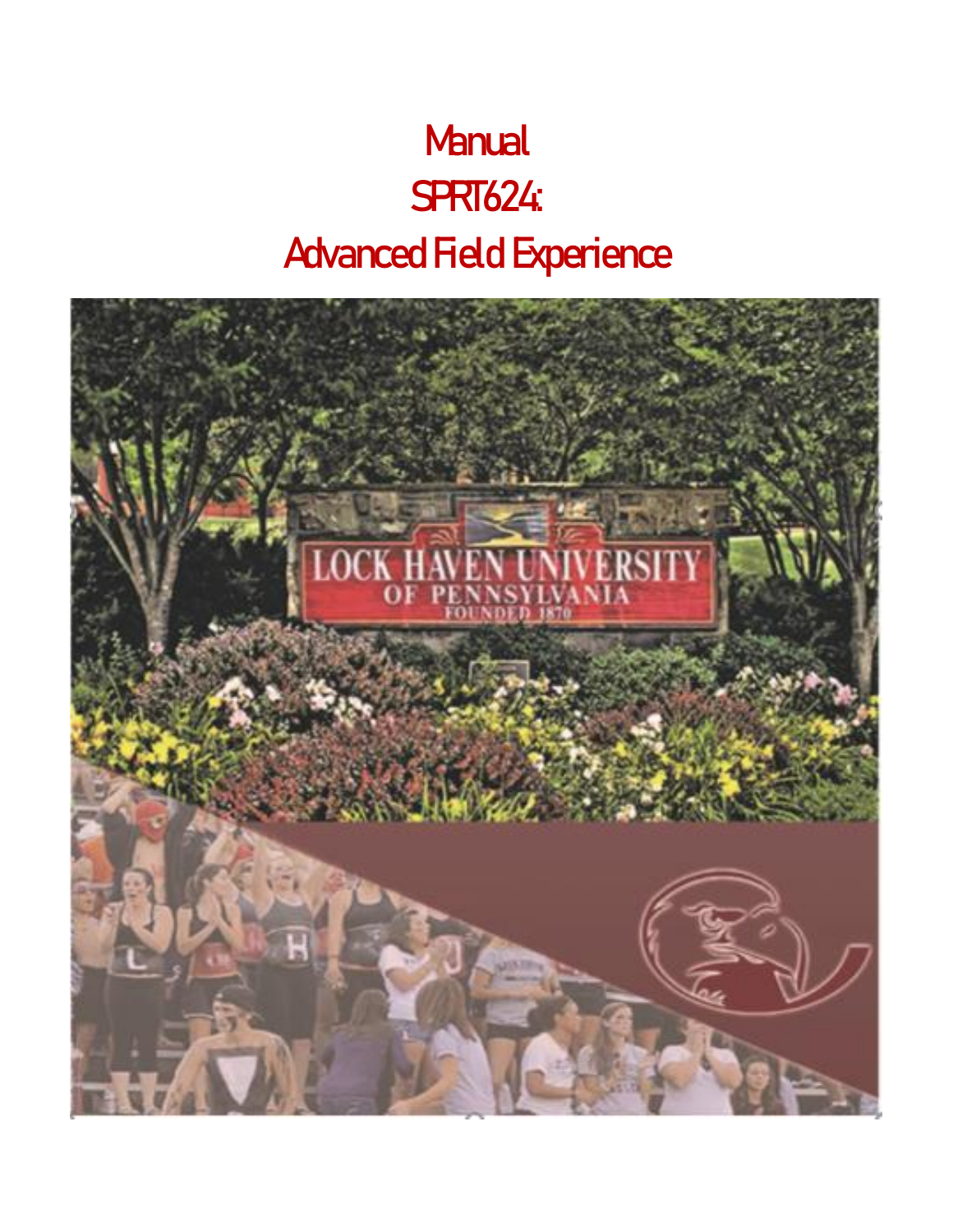## **Contents**

| COMPLETING THE FIELD EXPERIENCE APPLICATION PROCESS and ENROLLING IN CLASS  7 |  |
|-------------------------------------------------------------------------------|--|
|                                                                               |  |
|                                                                               |  |
|                                                                               |  |
|                                                                               |  |
|                                                                               |  |
|                                                                               |  |
|                                                                               |  |
|                                                                               |  |
|                                                                               |  |
|                                                                               |  |
|                                                                               |  |
|                                                                               |  |
|                                                                               |  |

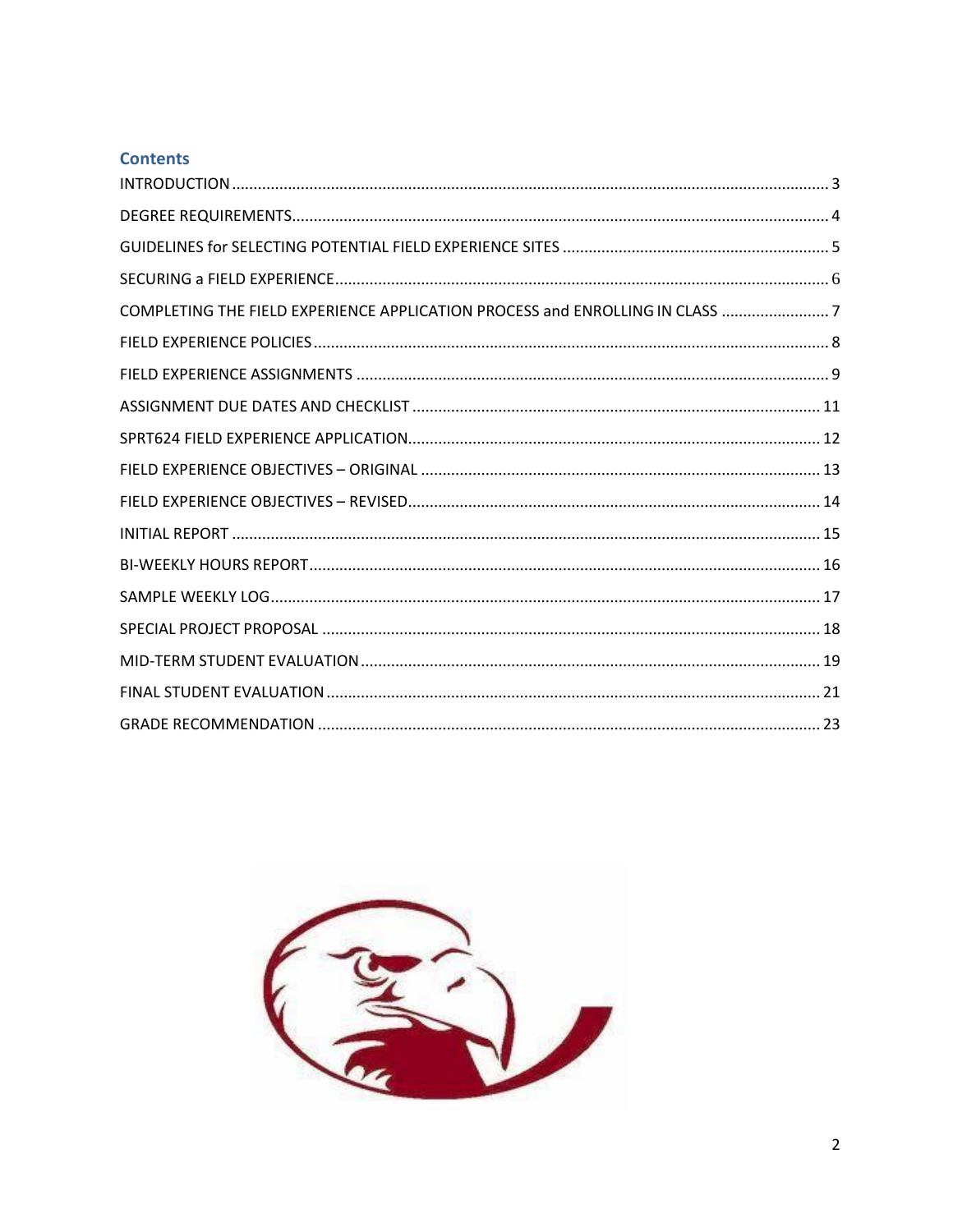# Sport Studies Department

# Department Chair:

Professor Peter Campbell Office: 109 Zimmerli Building Phone: 570-484-2114 Email: pcampbel@lockhaven.edu



Field Experience Coordinator: Professor Bridget Roun Office: 113 Zimmerli Building Phone: 570-484-2285 Email: vroun@lockhaven.edu





#### **Introduction**

SPRT624: Advanced Field Experience is considered the culmination learning experience in the Sport Management track of the Master of Science in Sport Science. It is designed to provide students with hands on learning experiences that complement their formal classroom education. Students will have the opportunity to apply the skills they acquired through classes in real world sport settings.

This manual will guide you through the process from searching for appropriate field experience settings to submitting your final assignments. Please read over the guidelines and polices carefully and take time to review the enclosed forms.

Several special terms are used in the manual. You will be assigned a field experience supervisor, a faculty member within the Sport Studies Department who will oversee your field experience. He/she may be a faculty member other than your academic advisor. The field experience site is the location where you will complete your field experience under the supervision of your site supervisor, a member of the sport organization who has agreed to supervise the day to day activities of your field experience.

Note, all field experiences must be approved by the Field Experience Coordinator and students must register for SPRT624, a six-credit course for which all tuitions and fees apply, **PRIOR** to starting their field experience.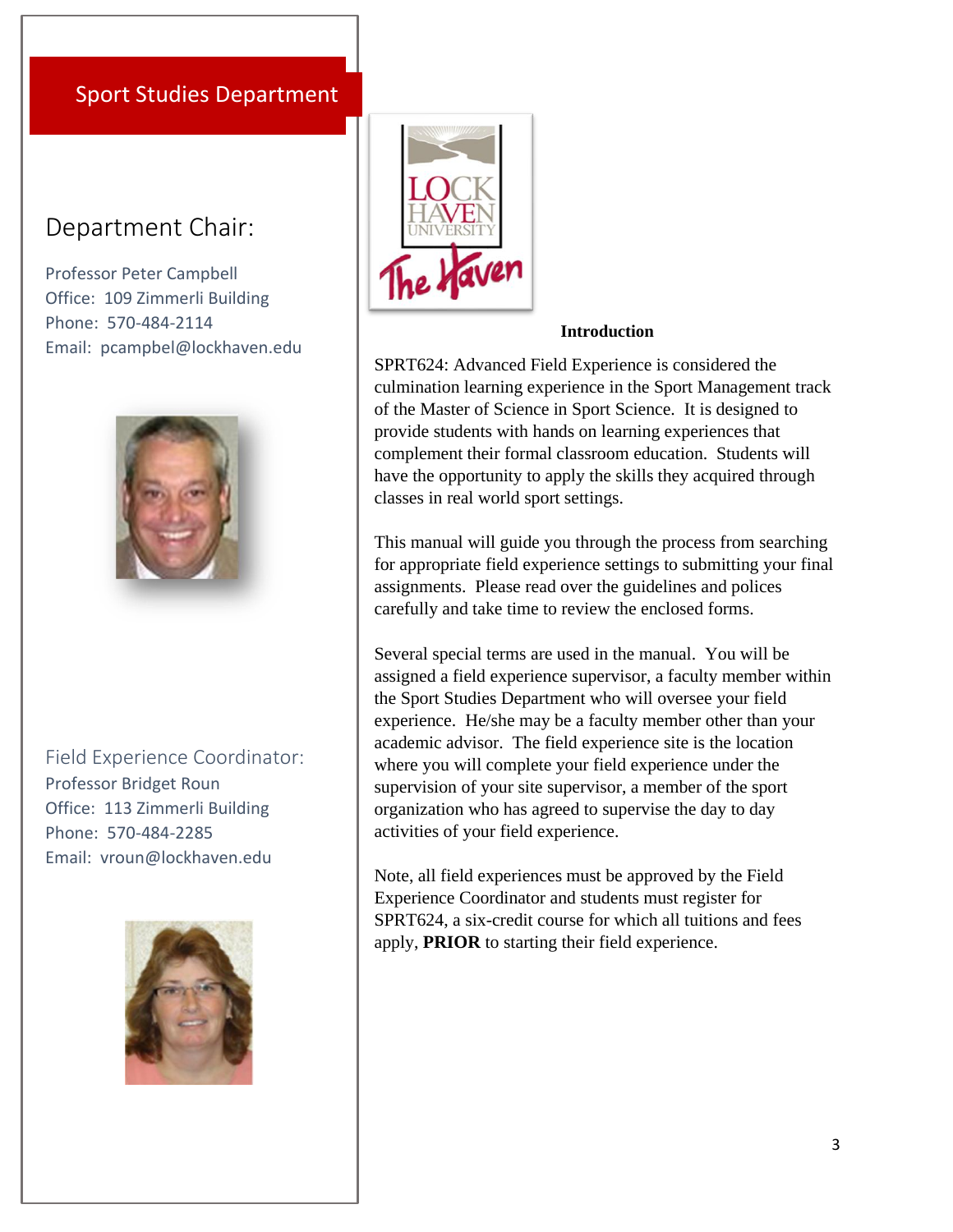## **Program Curriculum**

The Master of Science is Sport Science program is a 30-credit on-line degree program with tracks in Sport Management and Sport and Exercise Psychology. The program includes a shared core as well as separate classes for each track.

| <b>Sport Management</b>                                                                                                                                                                                                                                                                                                                                                                                                                                                                                                                                                                                                        | <b>Sport and Exercise Psychology</b>                                                                                                                                                                                                                                                                                                                                                                                                                                                                                                |
|--------------------------------------------------------------------------------------------------------------------------------------------------------------------------------------------------------------------------------------------------------------------------------------------------------------------------------------------------------------------------------------------------------------------------------------------------------------------------------------------------------------------------------------------------------------------------------------------------------------------------------|-------------------------------------------------------------------------------------------------------------------------------------------------------------------------------------------------------------------------------------------------------------------------------------------------------------------------------------------------------------------------------------------------------------------------------------------------------------------------------------------------------------------------------------|
| Core (9 Credits)                                                                                                                                                                                                                                                                                                                                                                                                                                                                                                                                                                                                               | Core (9 credits)                                                                                                                                                                                                                                                                                                                                                                                                                                                                                                                    |
| SPRT600: Research Methods in Sport Science<br>SPRT601: Sport in American Culture<br>SPRT602: Ethics in Sport<br>Required (15-18 credits)<br>SPRT620: Leadership in Sport Organizations                                                                                                                                                                                                                                                                                                                                                                                                                                         | SPRT600: Research Methods in Sport Science<br>SPRT601: Sport in American Culture<br>SPRT602: Ethics in Sport<br>Required (15-18 credits)<br>SPRT610: Foundations of Sport/Ex Psychology                                                                                                                                                                                                                                                                                                                                             |
| SPRT621: Financial Management in Sport<br>SPRT622: Marketing and Public Relations in Sport<br>SPRT623: Legal and Policy Issues in Sport<br>SPRT630: Capstone Project                                                                                                                                                                                                                                                                                                                                                                                                                                                           | SPRT611: Sport/Exercise Psychology Across Lifespan<br>SPRT612: Sport Psych for Performance Enhancement<br>SPRT613: Psychology of Athletic Injury and Illness<br>SPRT630: Capstone Project                                                                                                                                                                                                                                                                                                                                           |
| 0 <sub>R</sub><br>SPRT624: Advanced Field Experience (6 credits)<br>Electives (3-6 credits)<br>SPRT610: Foundations of Sport/Ex Psychology<br>SPRT611: Sport/Exercise Psychology Across Lifespan<br>SPRT612: Sport Psych for Performance Enhancement<br>SPRT613: Psychology of Athletic Injury and Illness<br>SPRT614: Stress Management for Physically Active<br>SPRT615: Seminar in Sport Science<br>SPRT616: Professional Ethics in Sport and Exercise<br>Psychology<br>SPRT617: Cultural and Ethnic Diversity for Sport<br><b>Psychology Consulting</b><br>SPRT618: Counseling Skills for Sport and Exercise<br>Psychology | Electives (6 credits)<br>SPRT614: Stress Management for Physically Active<br>SPRT615: Seminar in Sport Science<br>SPRT616: Professional Ethics in Sport and Exercise<br>Psychology<br>SPRT617: Cultural and Ethnic Diversity for Sport<br><b>Psychology Consulting</b><br>SPRT620: Leadership in Sport Organizations<br>SPRT621: Financial Management in Sport<br>SPRT622: Marketing and Public Relations in Sport<br>SPRT623: Legal and Policy Issues in Sport<br>SPRT631: Mentored Experience in Sport and Exercise<br>Psychology |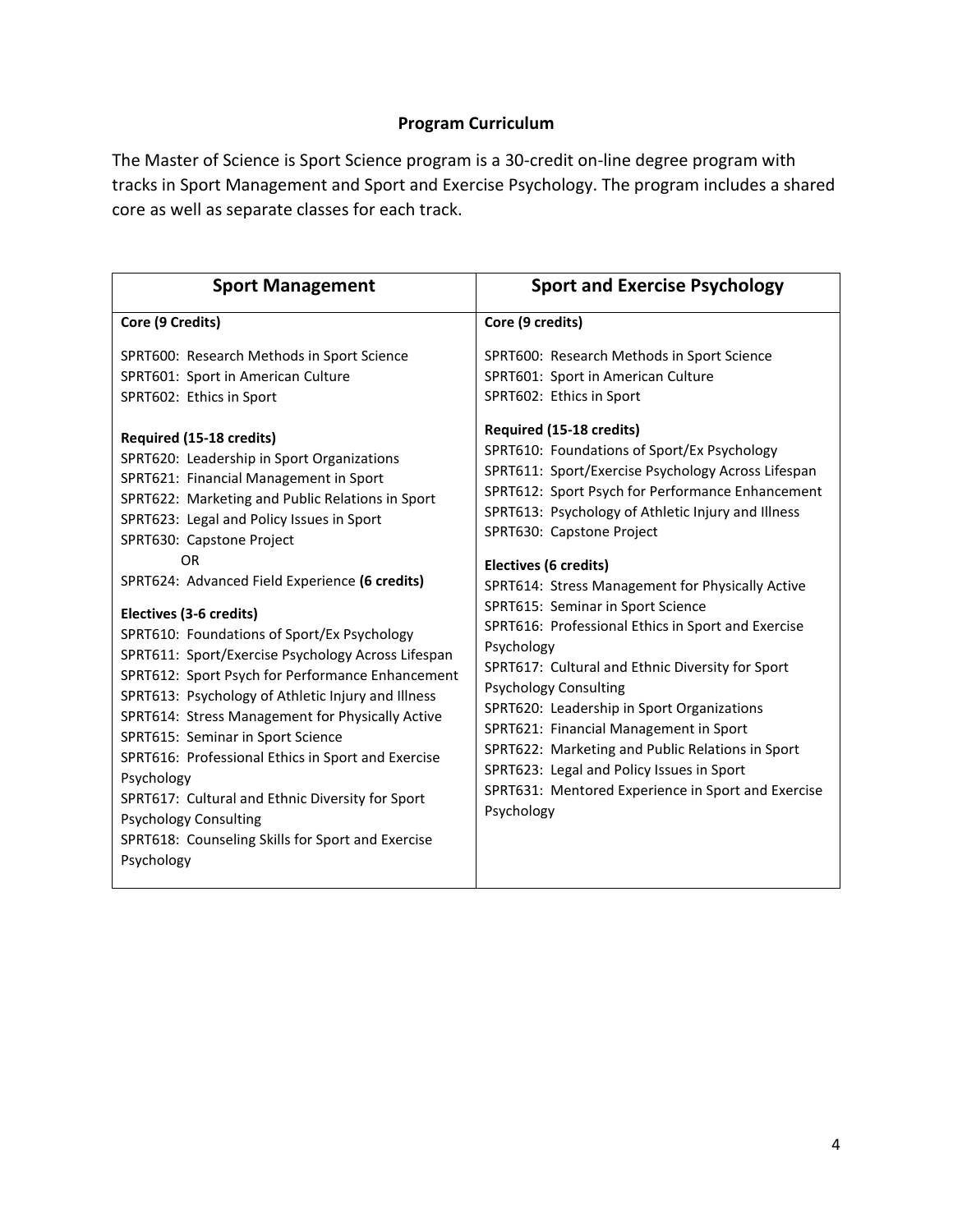## Guidelines for Selecting Potential Field Experience Sites

As you research various organizations within the sport industry, you should identify those that will provide the greatest opportunities for professional growth. Although there are many sport organizations, not all are able to contribute to your development. Consider the following guidelines when researching possible field experience sites and site supervisors.

#### **The site should:**

- Offer a year-round program. Seasonal organizations should maintain a year-round office.
- Maintain a comprehensive and balances program to provide broad multiple exposures.
- Provide the resources and opportunities necessary for you to meet your objectives.
- Have a minimum of two full-time professional staff members.
- List all requirements that must be met prior to beginning the field experience such as securing liability insurance and completing a health screening process.
- Provide new experiences. It is expected students will secure filed experiences in locations that will enhance their professional development, provide training in new areas and tasks, and expand their networking within the sport industry. As such, it is difficult for students to achieve these objects in their current or former work settings. Therefore, students are encouraged to secure field experiences in new settings.
- In exceptional circumstances, it may be possible for students to acquire new skills in their current or former work settings – taking on new responsibilities, working in a different unit of the setting, assuming a new role for the field experience while maintaining their existing role for their current employment. Requests to purse field experiences under these circumstances, are reviews on a case by case basis by the field experience coordinator and the student's academic advisor.

## **The site supervisor should:**

- Have time for the purpose of supervision on a daily basis.
- Have at least three years of experience in the file and at least one with the current organization.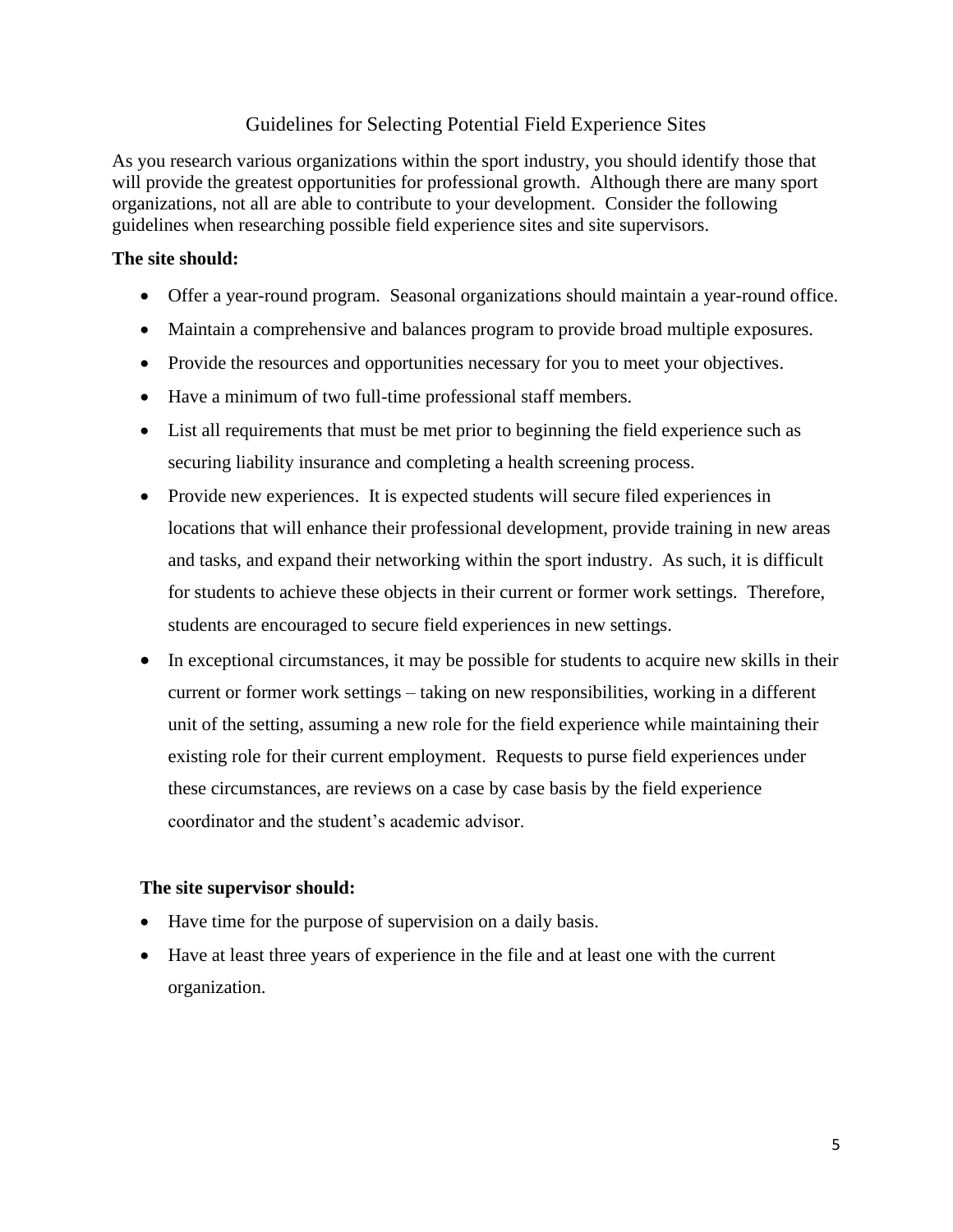## **Securing a Field Experience**

Having identified viable agencies with whom to complete a field experience, students must apply for available field experiences. Students should have the following resources ready as they apply for field experiences.

## **1. Resume**

A professional looking resume is an essential part of the application process. The resume will be the first contact a prospective site will have with a student. It may be the student's only opportunity to present him/herself to that organization so he/she should strive to make the best first impression possible.

A resume should convey the following information but now necessarily in this order:

- o Field Experience or career goal
- o College degree (CPA if above)
- o Relevant course work
- o Professional (Field) experiences (volunteer and paid)
- o Other work experience
- o Professional association memberships, conferences
- o Certifications, Awards, and/or honors
- o Hobbies and activities
- o References

In the field of Sport Management, experience does make a difference. Leadership experiences which relate to the field should be included. It is perfectly acceptable to have two-page resume.

## **2. Cover Letter**

The cover should be written to the specific individual at the organization who will review your application. The person listed in organization's material may no longer be in the position. It is a good idea to do some research on the organization to ensure you have the individual's correct name and title.

Part one of the letter is a brief introduction. Include your name and why you are writing. Reference the specific position in the event the organization has multiple open positions.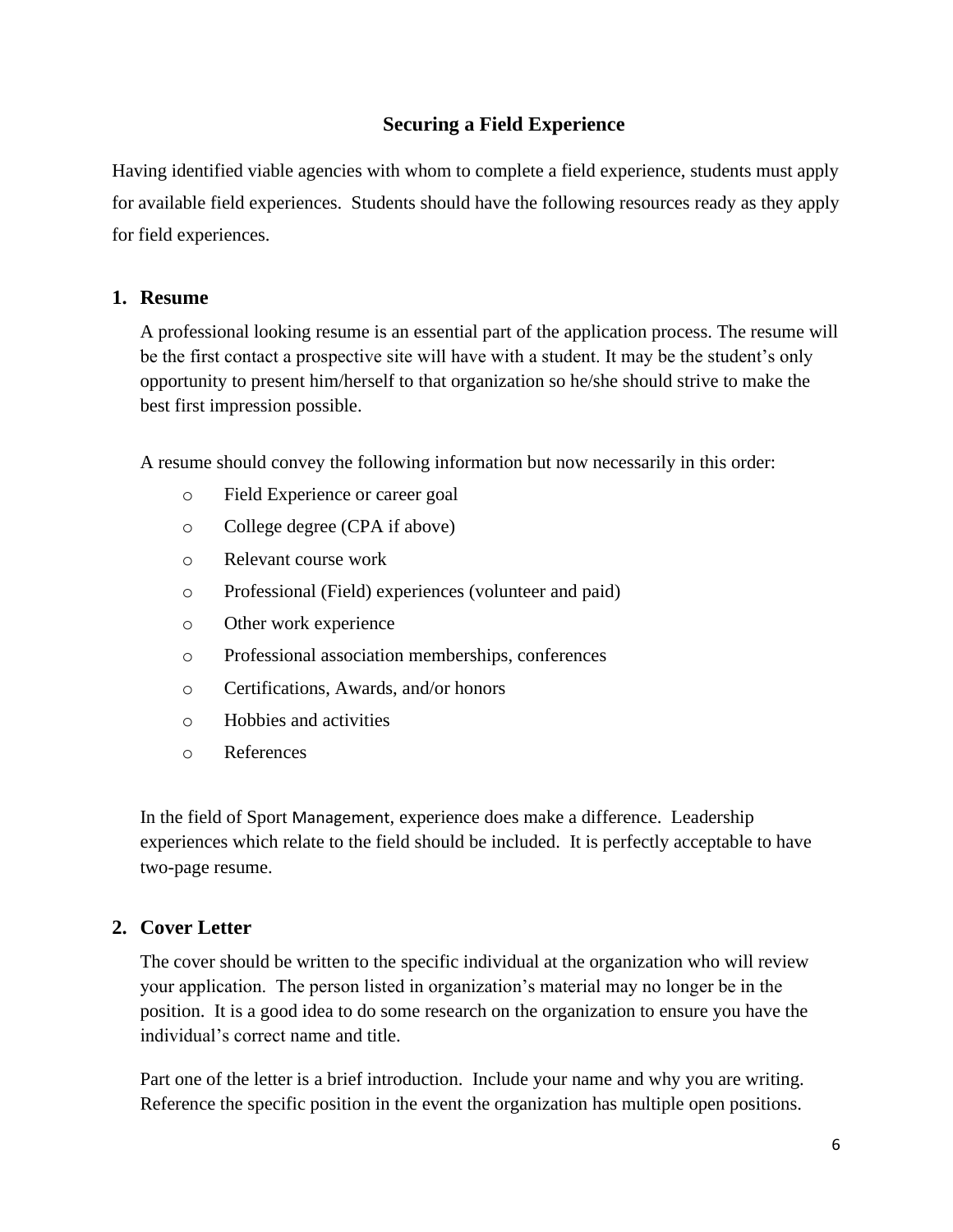The body of the letter provides an opportunity to explain what you hope to gain from the experience and what you might contribute to the organization. You should state your qualifications and skills accurately. This is not a time to be shy and overly modest. Try to highly some of your accomplishments from your resume.

The final part of the letter should express your willingness to visit the organization (if possible) and/or participate in a phone interview. Remember to thank the person for his/her time. This letter should reflect your best effort.

## **3. Field Experience Objectives**

In order to select the right field experience and get the most from it, students should prepare a list of objectives. Students should consult with their academic advisors and their Field Experience Coordinator for assistance in preparing these objectives. Students are encouraged to establish specific objectives prior to their first contact with a potential organization. It is quite possible students will be asked what they want to accomplish during initial contacts. Every effort should be made to make the objectives are clear as possible.

If an interview is secured, students should use the interview process to discuss their objectives with the potential site supervisor. This will help ensure the site and the work to be completed there will help the student achieve his/her career goals.

## **Completing the Field Experience Application Process and Enrolling in Class**

Upon securing a field experience, you should:

- 1. Submit a completed Field Experience Application to your academic advisor. Your academic advisor will confirm you are eligible and will forward the application to the Field Experience Coordinator.
- 2. Submit a completed Field Experience Objectives Initial form to the Field Experience **Coordinator**
- 3. Secure appropriate clearance (Act 34 Criminal Background / Act 33 / 151 Child Abuse Clearances) if you are completing field experience in educational or youth sport settings.
- 4. Register for SPRT624: Advanced Field Experience a credit bearing course for which all tuition and fees apply. SPRT624 is offered fall, spring and summer extended sessions. NOTE: Only one section of SPRT624 will be open for enrollment. All other sections will be closed. Students may be moved from one section to another by the Department Chair based on the location of his/her field experience. It is the student's responsibility to check the final schedule to determine who their filed experience supervisory is.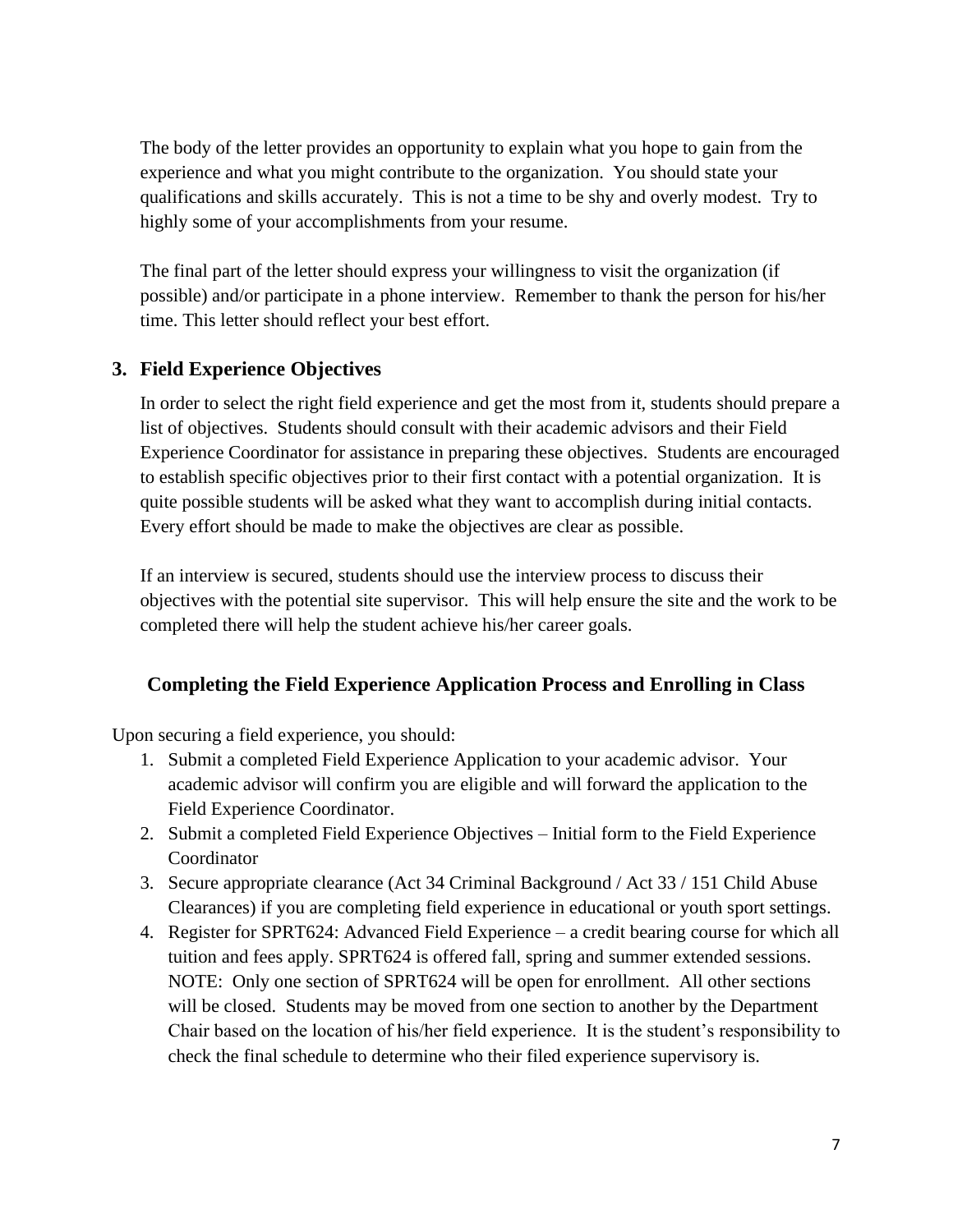## **Field Experience Policies**

The field experience is both experiential and academic in nature. As such, students are required to complete 240 hours on site, as well as several academic assignments.

#### **1. Lateness**

You are expected to conduct yourself in a professional manner at all times. Being on time for work and appointments is one characteristic of a professional demeanor. The organization's policies and procedures for lateness must be followed.

#### **2. Remuneration, Housing and Transportation**

The University's position is that you should obtain the best educational opportunity possible. While some agencies may pay, many do not. Being paid should not be the number one priority in making your selection. If finances are a concern, start your search for a paid internship early.

You are responsible for your own housing and transportation. The organization may be able to provide assistance in finding suitable housing. Public transportation may be available in urban areas while you need your own transportation in rural area. The University nor the Sport Studies Department will compensate travel costs.

#### **3. Liability Insurance**

The University assumes no responsibility for your personal liability. Agencies may have liability insurance plans covering you. Please inquire about the available of this coverage during the interview process. The University accepts no responsibility for Workman's Compensation nor payment to you for services provide to the organization during your field experience.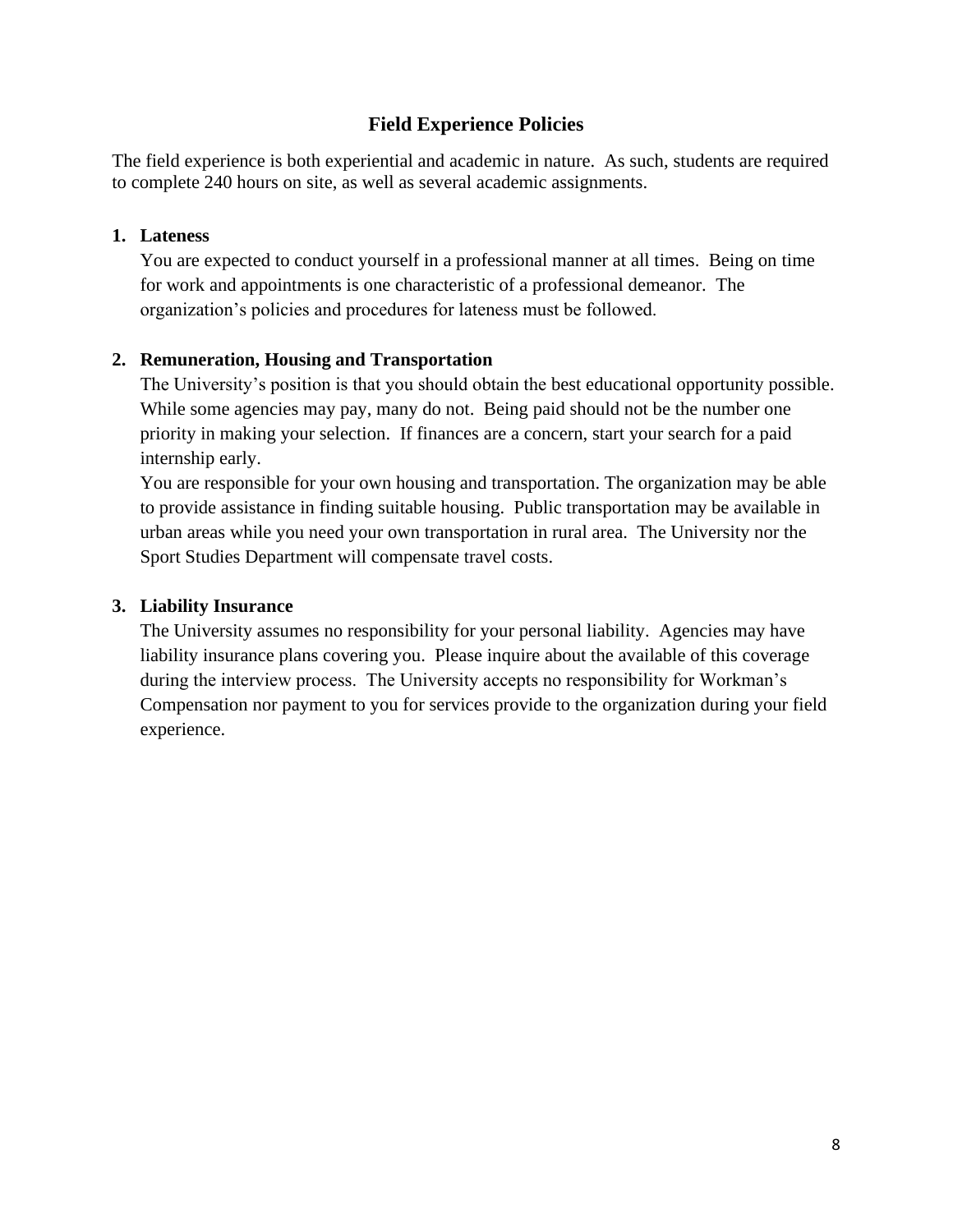#### **Field Experience Assignments**

#### **Directions**

Please read each assignment carefully. They are listed below in the order in which they should be submitted. Submission due dates are outlines in a table following the list below. These due dates are based on a field experience the follows a standard 40 hours per week for six consecutive weeks format. Submission due dates for field experiences following alternative formats should be determined in consultation with the field experience supervisor.

#### **1. Initial Report**

The initial Report includes directions for visiting your organization if you are within approximately 200 miles of Lock Haven.

#### **2. Revised Objectives**

During the first week of your field experience, you should review your objectives with your site supervisor. You will want to modify your original list of objectives to make them more specific. The university field experience supervisor will monitor your progress and make suggestions to enable you to reach your objectives. You should also continue to review your progress with your site supervisor throughout your field experience.

#### **3. Bi-Weekly Hours Report**

Students are required to submit the bi-weekly hours report at the end of every two weeks. This report confirms the number of hours the student completed in the previous two weeks, as well as the total number of hours completed to dates since the start of the field experience. The student must secure his/her site supervisor's signature on the report prior to submitting it to his/her field experience supervisor.

#### **4. Weekly Reports**

These reports will be included when bi-weekly hour reports are sent. List all of the significant tasks that you performed that week and include the approximate amount of time spent on each one. Describe significant events or happenings and how they relate to your learning experience in greater detail. Again, two reports are due every two weeks with the bi-weekly hour reports.

#### **5. Special Project Proposal**

Students are required to complete a special project during their field experiences. Student should discuss possible special projects with their site supervisors during the first week of their field experiences. The project must be achievable during the length of the field experience. The finished product should benefit the organization while the process should benefit the organization while the process should benefit the student. The scope of the project and length of time required for completion should be significant.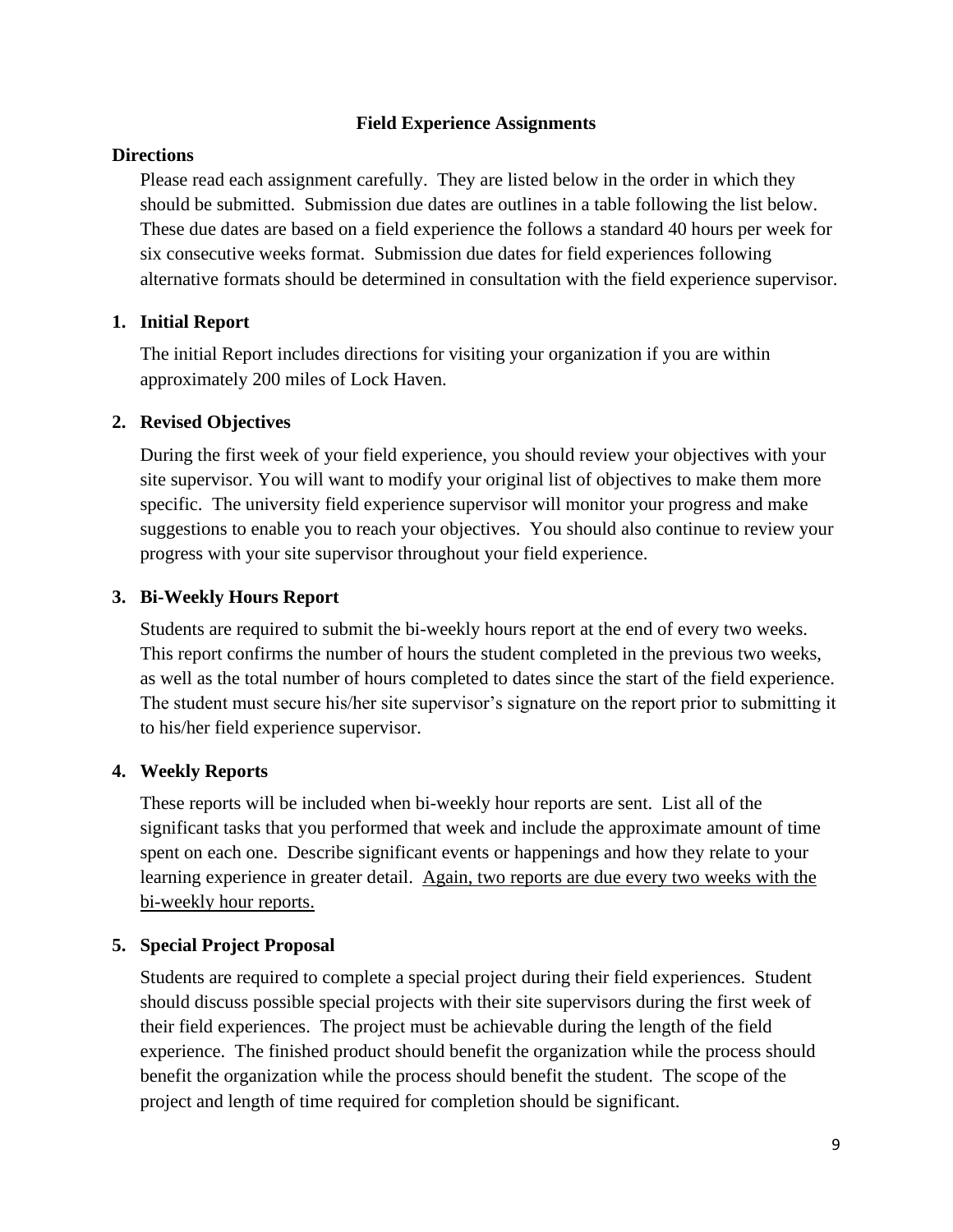#### **6. Mid-term Evaluation**

The mid-term evaluation is completed by the site supervisor. It is the student's responsibility to provide his/her site supervisor with the mid-term evaluation and ensure he/she submits it to the field experience supervisor. The student should discuss the evaluation with his/her site supervisor and make plans to demonstrate improvement in any categories when less than excellent marks were received.

#### **7. Final Assignments**

Upon completion of the field experience, students must submit the following:

- 1. Special Project Report
- 2. Final Evaluation
- 3. Grade Recommendation

## **1. Special Project Report:**

Whenever possible, a copy of the actual special project should be submitted along with the special project for review by the field experience supervisor. The special project report should include:

- **Title Page:** Title of the report, name and address of the organization, student's name, and site supervisor's signature.
- **Description:** A short description of the project containing the purpose and the goals of the project should be included.
- **Audience:** A brief description of the intended audience for the project should be included in this section.
- **Time Log:** A time chart including the dates and amount of time spent on the project should be detailed
- **Evaluation:** Written evaluative comments concerning the project from the organization's staff, the user of the service and yourself must be included in the final report.

## **2. Final Evaluation**

The final evaluation is competency-based form and requires some time to complete. It is recommended that the student make arrangements with his/her site supervisor to discuss the completion of the items during the last few weeks of the field experience. This will allow the student time to improve his/her ratings.

## **3. Grade Recommendation**

The site supervisor is also asked to recommend a grade for the portion of the field experience completed on site. The field experience supervisor will evaluate submitted written assignments. It is the student's responsibility to provide his/her site supervisor with the grade recommendation form and ensure he/she completes and submits it.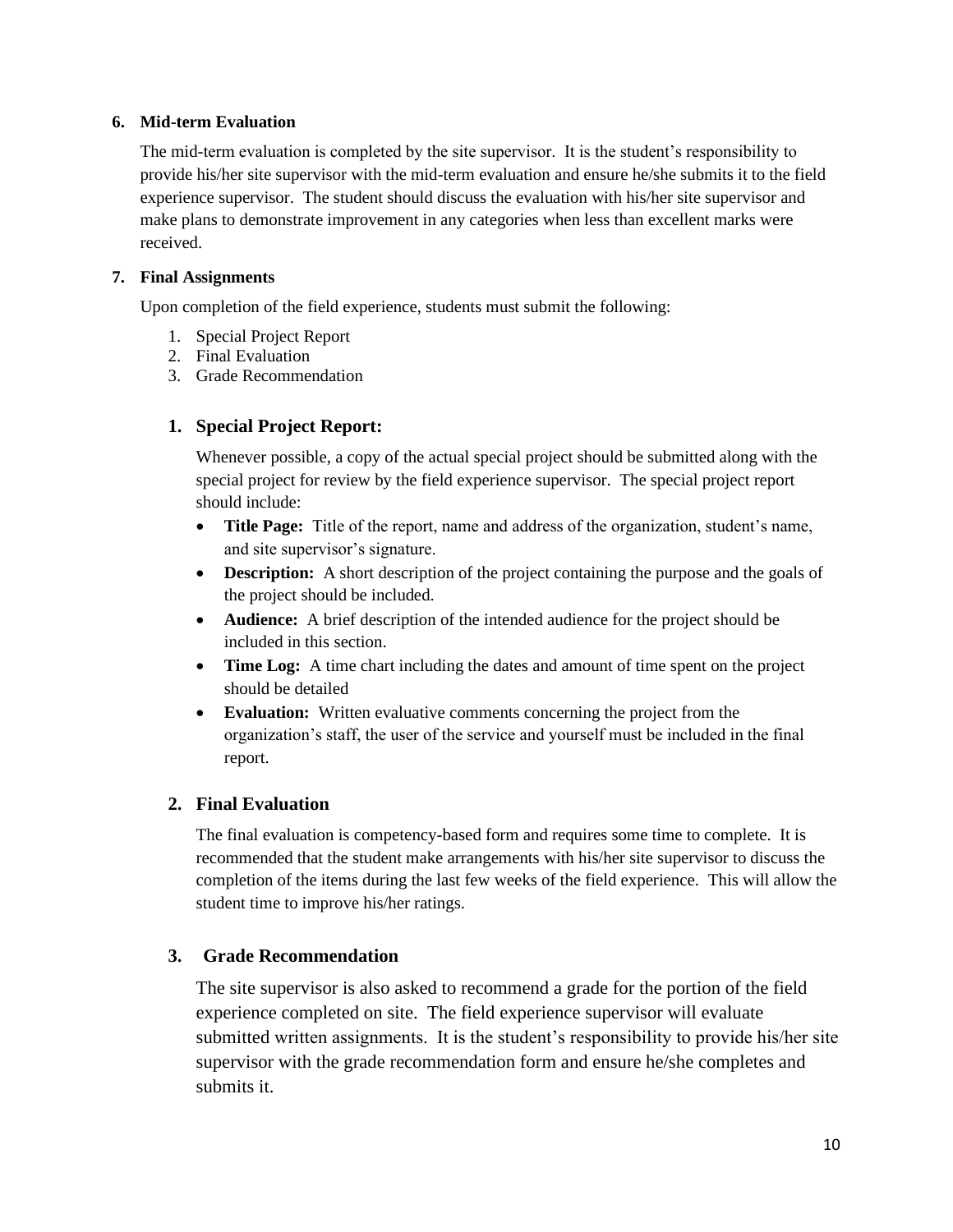# **ASSIGNMENT DUE DATES AND CHECKLIST**

| <b>Week Due</b>         | <b>Assignment</b>                                | To be completed by |
|-------------------------|--------------------------------------------------|--------------------|
| $\mathbf{1}$            | <b>Initial Report and Directions</b>             | <b>Student</b>     |
| $\mathbf{1}$            | <b>Revised Field Objectives</b>                  | Student            |
| $\overline{2}$          | 1 <sup>st</sup> Weekly Report (Covers Weeks 1-2) | <b>Student</b>     |
| $\overline{2}$          | <b>Special Project Proposal</b>                  | Student            |
| $\overline{3}$          | <b>Mid-Term Evaluation</b>                       | Supervisor         |
| $\overline{\mathbf{4}}$ | 2 <sup>nd</sup> Weekly Report (Covers Week 3-4)  | Student            |
| 6                       | <b>Special Project Report</b>                    | <b>Student</b>     |
| 6                       | <b>Final Evaluation</b>                          | Supervisor         |
| 6                       | <b>Grade Recommendation</b>                      | Supervisor         |
| 6                       | 3rd Weekly Report (Covers Weeks 5-6)             | Student            |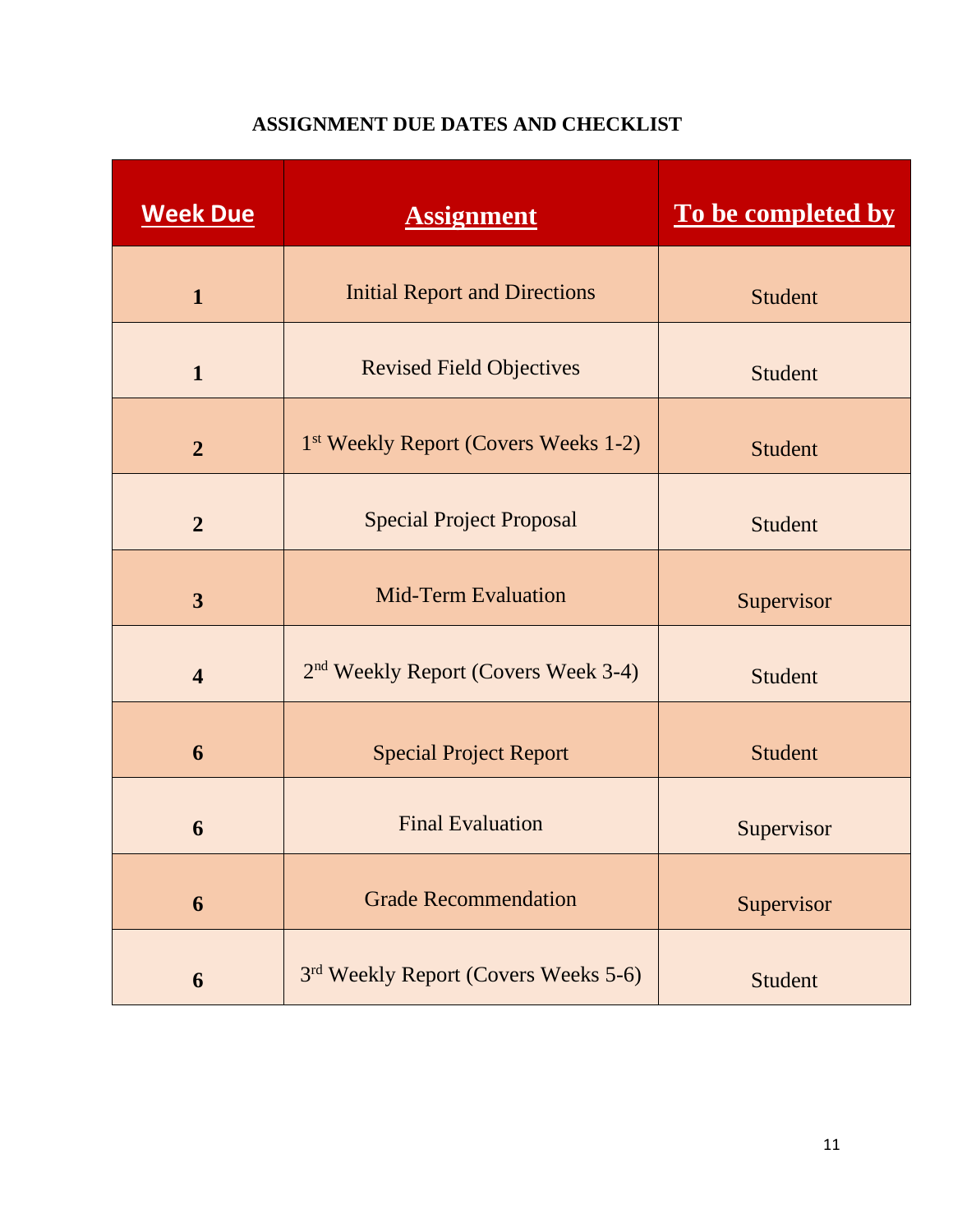## Lock Haven University SPRT624 FIELD EXPERIENCE APPLICATION

| Click or tap here to enter text.<br><b>Student Name:</b> |                                  |                                  |                                                  | <b>Student ID Number:</b> |                     | Click or tap here to enter text.                                         |
|----------------------------------------------------------|----------------------------------|----------------------------------|--------------------------------------------------|---------------------------|---------------------|--------------------------------------------------------------------------|
| Student's LHU Address:                                   |                                  | Click or tap here to enter text. |                                                  |                           |                     |                                                                          |
| <b>Student's Home Address:</b>                           |                                  | Click or tap here to enter text. |                                                  |                           |                     |                                                                          |
| <b>Student's Phone Number:</b>                           | Click or tap here to enter text. |                                  |                                                  |                           |                     |                                                                          |
| Student's Email:                                         | Click or tap here to enter text. |                                  |                                                  |                           |                     |                                                                          |
| NOT LHU if you have one                                  |                                  |                                  |                                                  |                           |                     |                                                                          |
| Student's Major:                                         |                                  | Click or tap here to enter text. |                                                  |                           |                     |                                                                          |
| <b>Student's Track:</b>                                  |                                  |                                  |                                                  |                           |                     | $\square$ Sport and Exercise Psychology   $\square$ Sport Administration |
|                                                          |                                  |                                  | <b>Field Experience Information</b>              |                           |                     |                                                                          |
| Proposed Field Experience<br>Semester:                   |                                  |                                  | Fall Click or tap<br>here to enter text.         | here to enter text.       | Spring Click or tap | <b>Summer</b> Click or tap<br>here to enter text.                        |
| Projected Dates of Field                                 |                                  |                                  |                                                  |                           |                     | Start: Click or tap here to enter   Finish: Click or tap here to         |
| Experience:                                              |                                  | text.                            |                                                  |                           |                     | enter text.                                                              |
| <b>Organization Name:</b>                                |                                  |                                  | Click or tap here to enter text.                 |                           |                     |                                                                          |
| <b>Organization Address:</b>                             |                                  |                                  | Click or tap here to enter text.                 |                           |                     |                                                                          |
| Field Experience Site Supervisor:                        |                                  |                                  | (Mr., Ms., Dr.) Click or tap here to enter text. |                           |                     |                                                                          |
| Supervisor's Email Address:                              |                                  |                                  | Click or tap here to enter text.                 |                           |                     |                                                                          |
| Supervisor's Phone Number:                               |                                  |                                  | Click or tap here to enter text.                 |                           |                     |                                                                          |
| Brief Organization Description:                          |                                  |                                  | Click or tap here to enter text.                 |                           |                     |                                                                          |
| <b>Academic Requirements</b>                             |                                  |                                  |                                                  |                           |                     |                                                                          |
| Current GPA: Click or tap here to<br>enter text.         |                                  |                                  |                                                  |                           |                     | Advisor Signature: Click or tap here to enter text.                      |
| All Major Courses Completed:                             |                                  | $\Box$ Yes                       | $\square$ No                                     | enter text.               |                     | Advisor Signature: Click or tap here to                                  |
| Program Coordinator Signature:                           |                                  |                                  | Click or tap here to enter text.                 |                           |                     |                                                                          |

## **NOTE: THIS IS A CREDIT BEARING COURSE FOR WHICH ALL RELEVANT TUITION AND FEES APPLY.**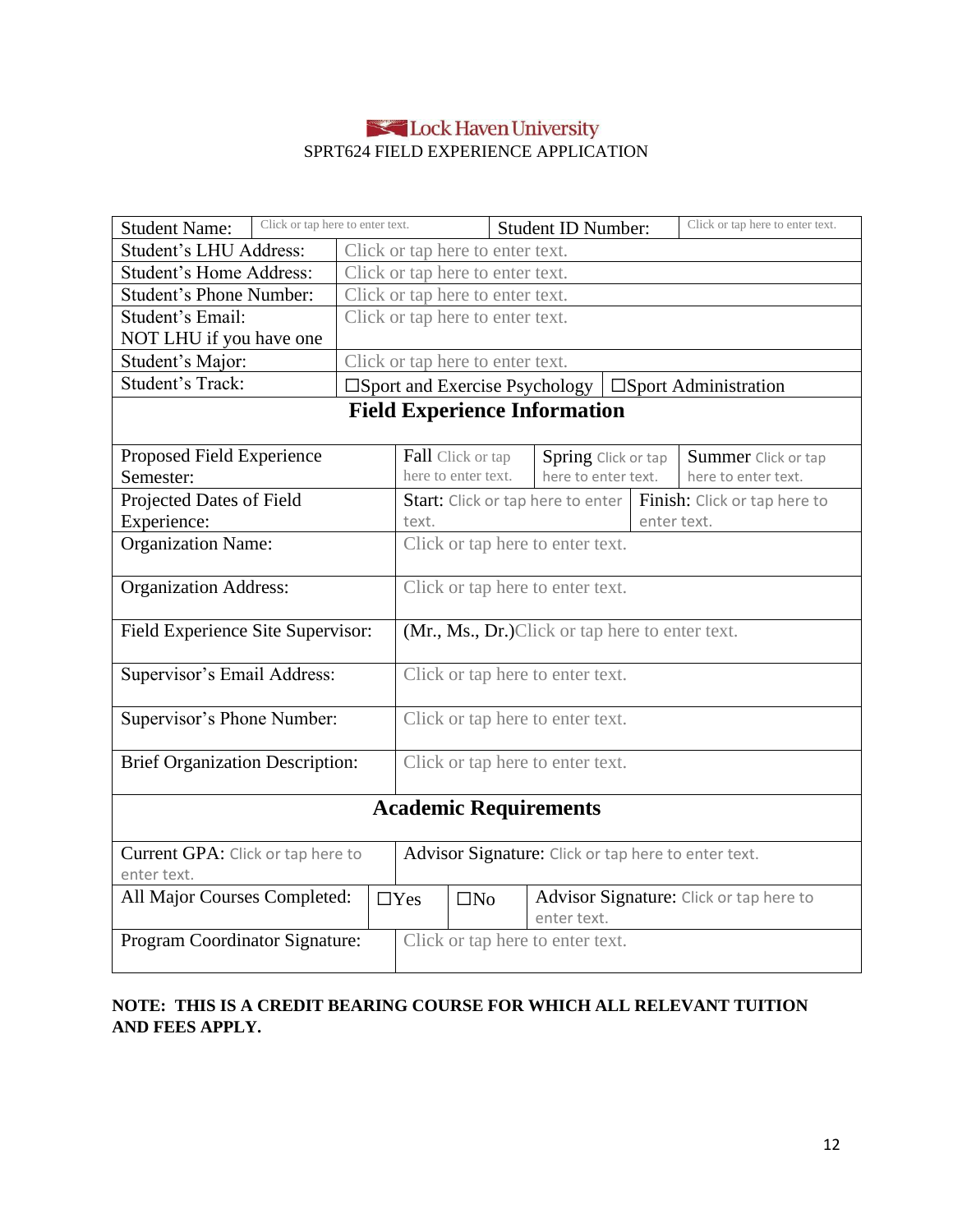# **FIELD EXPERIENCE OBJECTIVES – ORIGINAL**

| <b>Student Name:</b> | Click or tap here to enter text. |
|----------------------|----------------------------------|
| Objective One:       | Click or tap here to enter text. |
| Objective Two:       | Click or tap here to enter text. |
| Objective Three:     | Click or tap here to enter text. |
| Objective Four:      | Click or tap here to enter text. |
| Objective Five:      | Click or tap here to enter text. |
| Student Signature:   | Click or tap here to enter text. |
| Date:                | Click or tap here to enter text. |

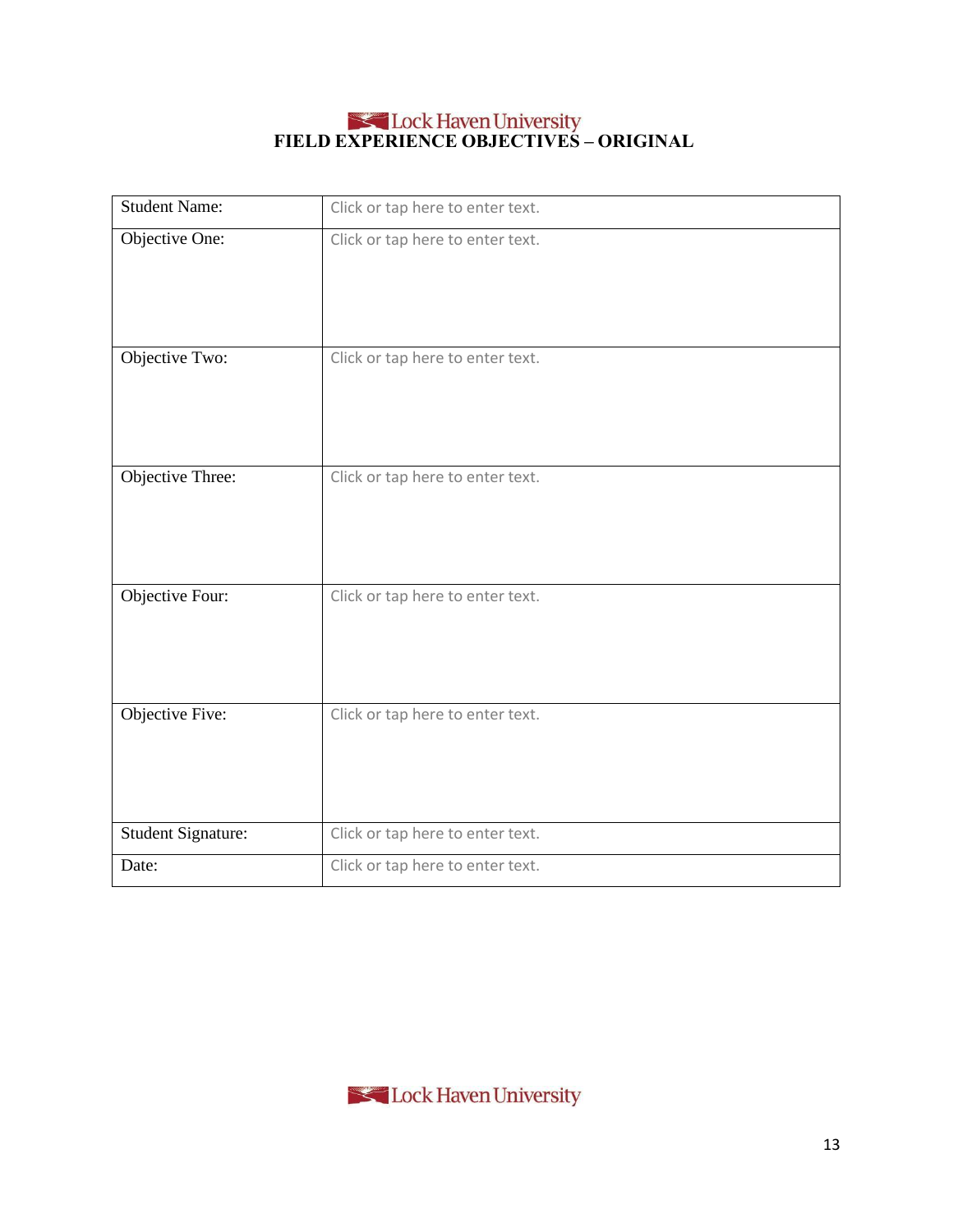# **FIELD EXPERIENCE OBJECTIVES – Revised**

| <b>Student Name:</b> | Click or tap here to enter text. |
|----------------------|----------------------------------|
| Objective One:       | Click or tap here to enter text. |
| Objective Two:       | Click or tap here to enter text. |
| Objective Three:     | Click or tap here to enter text. |
| Objective Four:      | Click or tap here to enter text. |
| Objective Five:      | Click or tap here to enter text. |
| Student Signature:   | Click or tap here to enter text. |
| Date:                | Click or tap here to enter text. |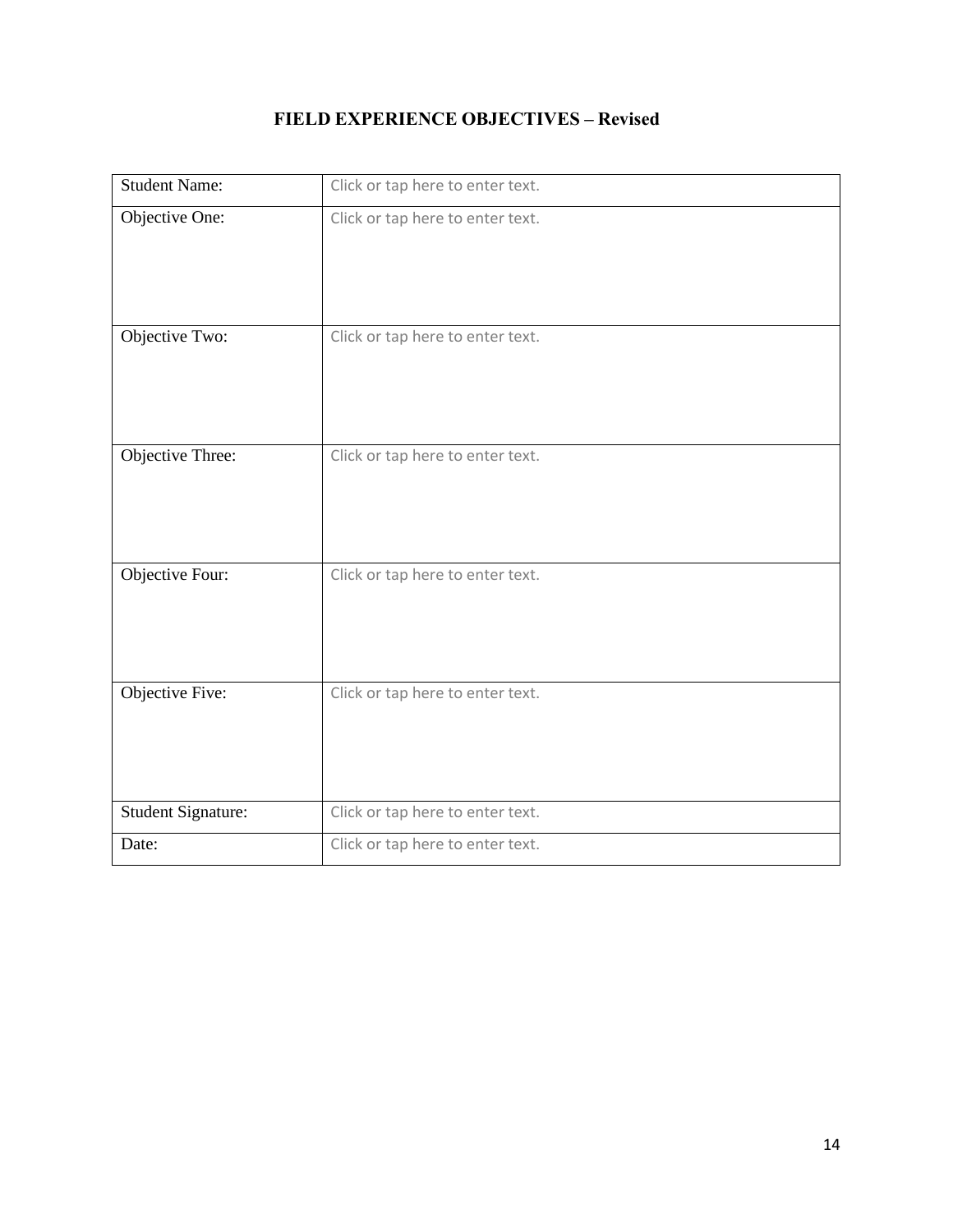

## **INITIAL REPORT**

| <b>Student Name:</b>                                                                                                                                                                                                                                                                             | Click or tap here to enter text.                                        |                                  |  |  |  |
|--------------------------------------------------------------------------------------------------------------------------------------------------------------------------------------------------------------------------------------------------------------------------------------------------|-------------------------------------------------------------------------|----------------------------------|--|--|--|
|                                                                                                                                                                                                                                                                                                  | Make arrangements during the first week of the experience to:           |                                  |  |  |  |
| 1. Meet at least the other professional employees in your specific area of responsibility.                                                                                                                                                                                                       |                                                                         |                                  |  |  |  |
|                                                                                                                                                                                                                                                                                                  | 2. Locate the key distribution areas for materials, equipment and aids. |                                  |  |  |  |
| 3. Tour the facilities to see program areas and storage.                                                                                                                                                                                                                                         |                                                                         |                                  |  |  |  |
| 4. Determine the procedure related to security, access to facilities, required clearance                                                                                                                                                                                                         |                                                                         |                                  |  |  |  |
| <b>Updated Information:</b>                                                                                                                                                                                                                                                                      |                                                                         |                                  |  |  |  |
| Your Organization Name and Address:                                                                                                                                                                                                                                                              |                                                                         | Click or tap here to enter text. |  |  |  |
| Your Supervisor's Name:                                                                                                                                                                                                                                                                          |                                                                         | Click or tap here to enter text. |  |  |  |
| Phone Number:                                                                                                                                                                                                                                                                                    |                                                                         | Click or tap here to enter text. |  |  |  |
| <b>Best Times to Call:</b><br>Click or tap here to enter text.                                                                                                                                                                                                                                   |                                                                         |                                  |  |  |  |
| If within the visiting area (200 miles one-way), please attach complete directions to the organization.<br>During your first week, review your field experience objectives with your site supervisor. If mutually<br>agreed upon modification are necessary, please list and give justification. |                                                                         |                                  |  |  |  |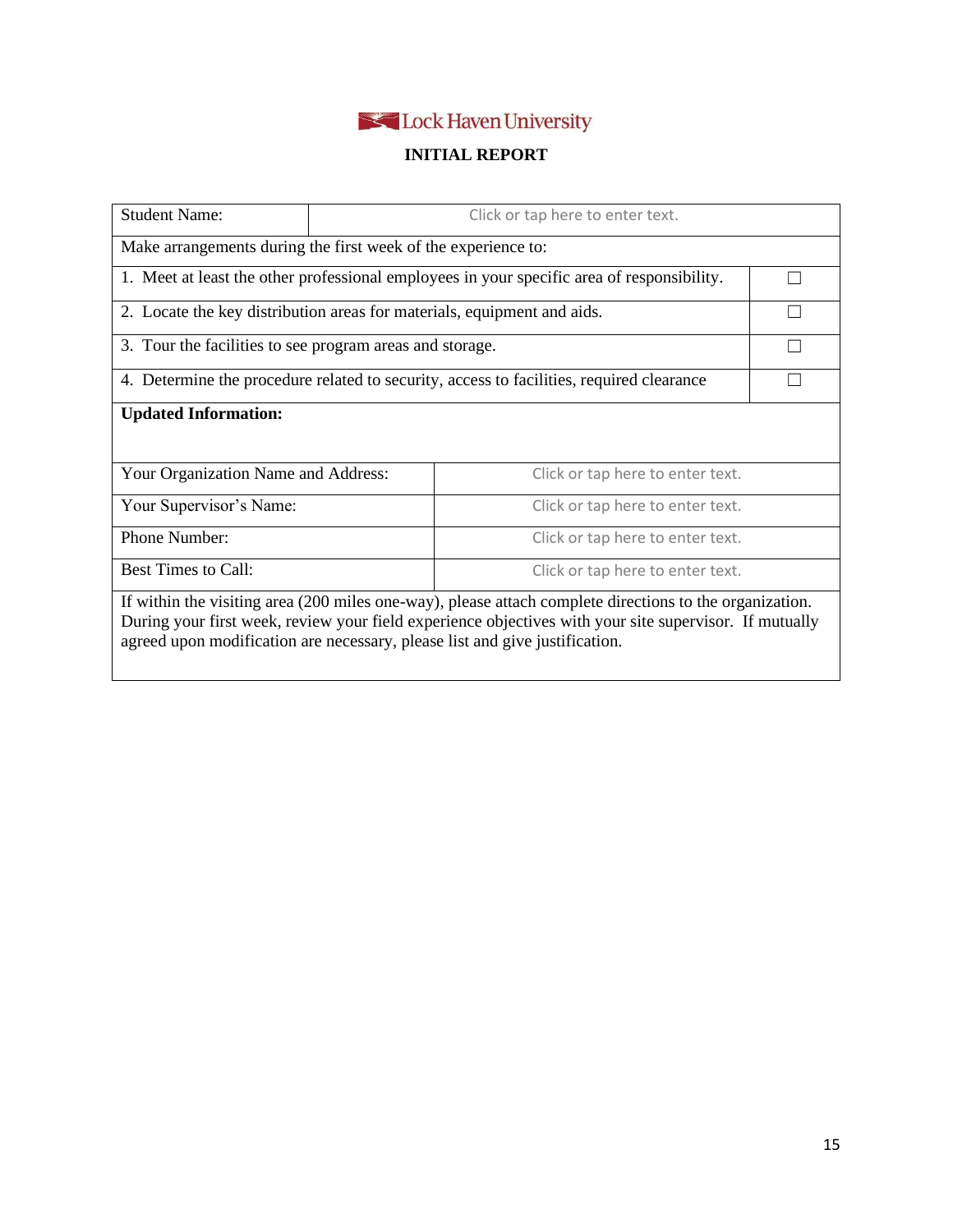## Lock Haven University **BI-WEEKLY HOURS REPORT**

| <b>Student Name:</b>                | Click or tap here to enter text.            |                                  | <b>Report Number:</b>                     | Click or tap here to enter text. |
|-------------------------------------|---------------------------------------------|----------------------------------|-------------------------------------------|----------------------------------|
|                                     |                                             |                                  |                                           |                                  |
|                                     | Date From: Click or tap here to enter text. |                                  | Date To: Click or tap here to enter text. |                                  |
| <b>Total Hours for First Week:</b>  |                                             | Click or tap here to enter text. |                                           |                                  |
| <b>Total Hours for Second Week:</b> |                                             | Click or tap here to enter text. |                                           |                                  |
| <b>Total Hours to Date:</b>         |                                             | Click or tap here to enter text. |                                           |                                  |
| <b>Additional Comments:</b>         |                                             |                                  | Click or tap here to enter text.          |                                  |
| Supervisor's Signature:             |                                             |                                  | Click or tap here to enter text.          |                                  |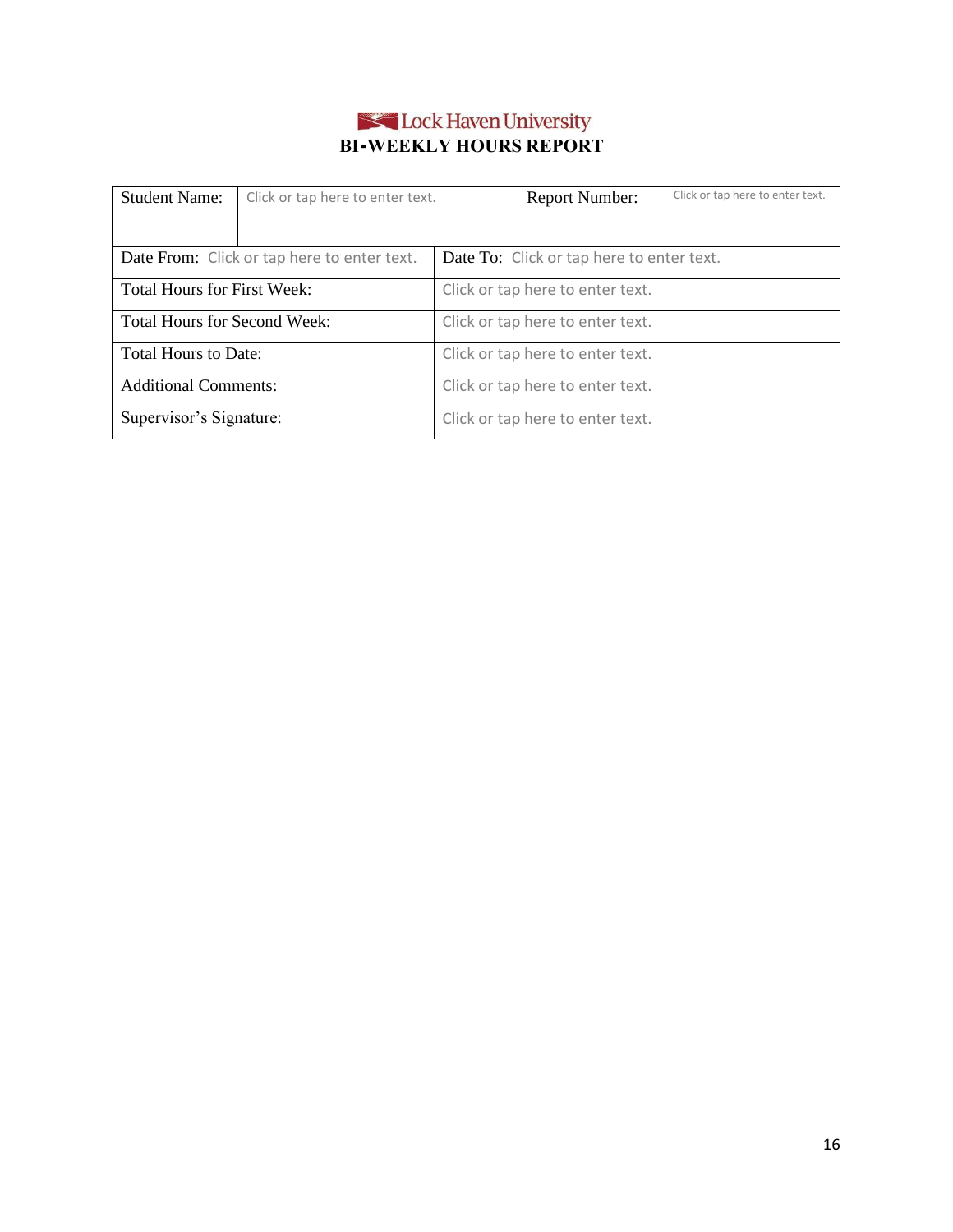<span id="page-16-0"></span>

| <b>Week Ending Date:</b>                                                                                                                                                                                                                                          | Click or tap here to enter text. |
|-------------------------------------------------------------------------------------------------------------------------------------------------------------------------------------------------------------------------------------------------------------------|----------------------------------|
| <b>Weekly Analysis:</b>                                                                                                                                                                                                                                           | Click or tap here to enter text. |
| (For each week provide a paragraph describing)<br>notable tasks completed during the work week.<br>The descriptions should be detailed and free of<br>errors. Analyze the task and provide details about<br>what you have learned while completing each<br>task.) |                                  |
| <b>Tasks Completed:</b>                                                                                                                                                                                                                                           | Click or tap here to enter text. |
| (List and describe tasks worked on and completed)<br>during the week.)                                                                                                                                                                                            |                                  |
| <b>Task Analysis:</b>                                                                                                                                                                                                                                             | Click or tap here to enter text. |
| (Analyze the task and how it will benefit the<br>organization, if applicable. Also, describe any<br>new skills learned while completing tasks.)                                                                                                                   |                                  |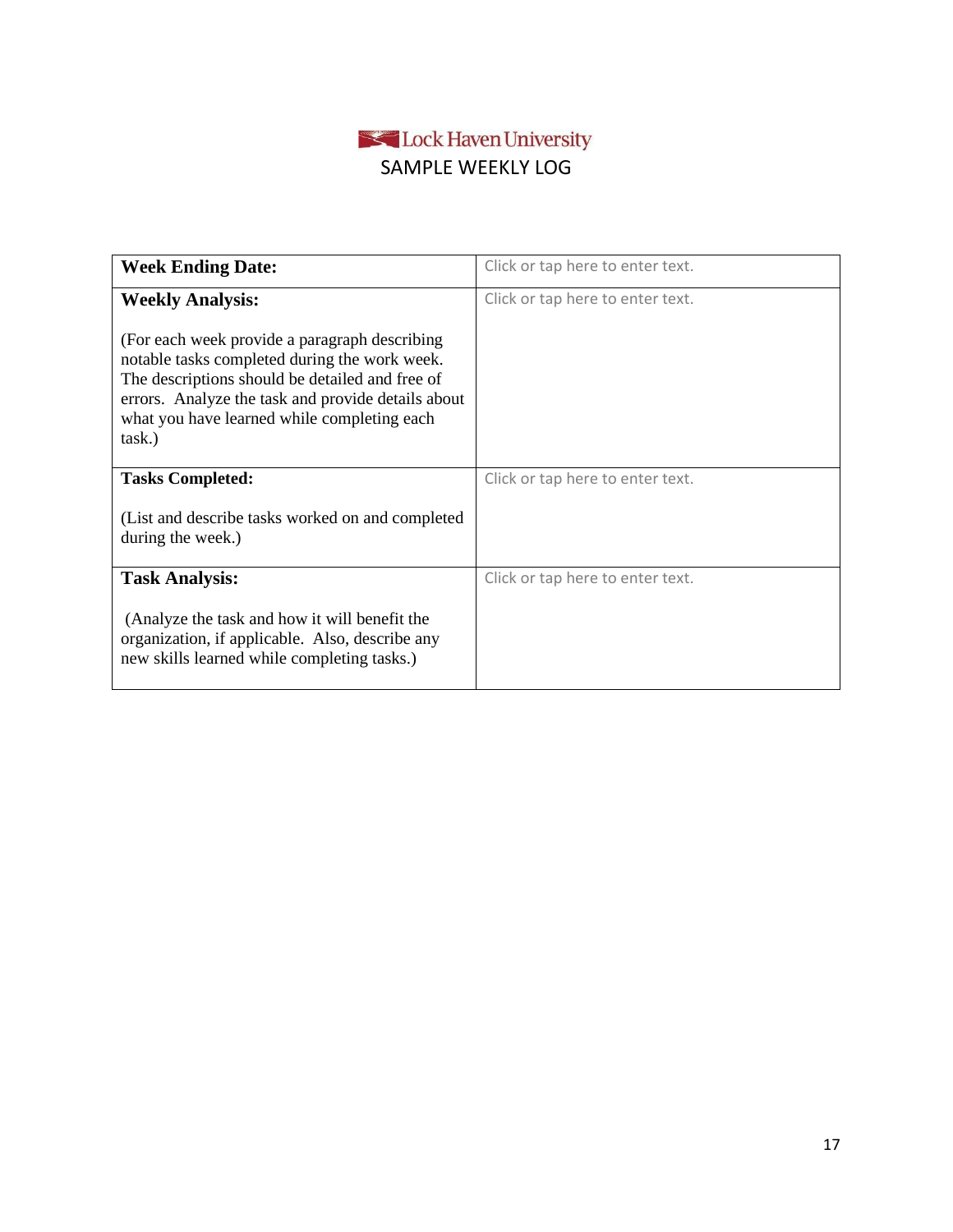## Lock Haven University **SPECIAL PROJECT PROPOSAL**

<span id="page-17-0"></span>

| Name of Student:                                      |  | Click or tap here to enter text. |       |                                     |
|-------------------------------------------------------|--|----------------------------------|-------|-------------------------------------|
| Organization and Department:                          |  | Click or tap here to enter text. |       |                                     |
| Phone:                                                |  | Click or tap here to enter text. |       |                                     |
| Name of Site Supervisor:                              |  | Click or tap here to enter text. |       |                                     |
| <b>Description of Project:</b>                        |  | Click or tap here to enter text. |       |                                     |
| <b>Purpose of Project for</b><br><b>Organization:</b> |  | Click or tap here to enter text. |       |                                     |
| <b>Major Components of Project:</b>                   |  | Click or tap here to enter text. |       |                                     |
| <b>Project Schedule (Time Line):</b>                  |  | Click or tap here to enter text. |       |                                     |
| Student's Signature:                                  |  | Click or tap here to enter text. | Date: | Click or tap here<br>to enter text. |
| Site Supervisor's<br>Signature:                       |  | Click or tap here to enter text. | Date: | Click or tap here<br>to enter text. |

## Additional Comments by student, site supervisor, or University Field Experience Supervisor.

Click or tap here to enter text.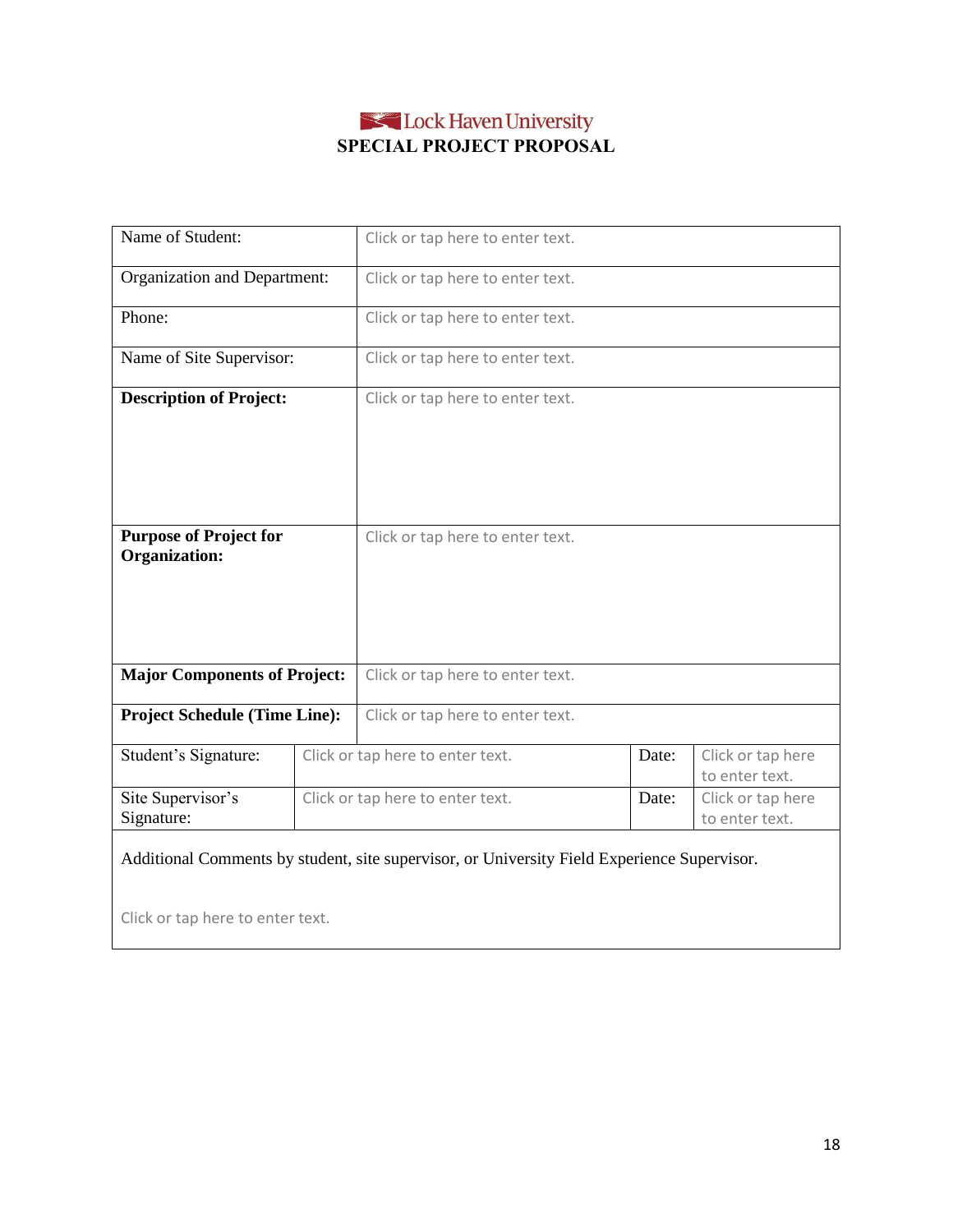# Lock Haven University **MID-TERM STUDENT EVALUATION**

<span id="page-18-0"></span>

|                                                          | Name of Student:<br>Click or tap here to enter text.   |  |                                                |                                                                                                     |        |        |  |
|----------------------------------------------------------|--------------------------------------------------------|--|------------------------------------------------|-----------------------------------------------------------------------------------------------------|--------|--------|--|
| Date:                                                    | Click or tap here to enter text.                       |  |                                                |                                                                                                     |        |        |  |
|                                                          | Supervisor's Name:<br>Click or tap here to enter text. |  |                                                |                                                                                                     |        |        |  |
| Phone Number:                                            | Click or tap here to enter text.                       |  |                                                |                                                                                                     |        |        |  |
|                                                          | Organization:<br>Click or tap here to enter text.      |  |                                                |                                                                                                     |        |        |  |
| 1.                                                       |                                                        |  |                                                | Please rate the intern on the following performance characteristic using a 1 to 5 scale as follows: |        |        |  |
|                                                          | 5 Excellent                                            |  | 4 Very Good                                    | 3 Good                                                                                              | 2 Fair | 1 Poor |  |
| Click or tap here<br>to enter text.                      |                                                        |  |                                                | Demonstrates knowledge of job requirement, skills, procedures, techniques and principles            |        |        |  |
| Click or tap here<br>to enter text.                      |                                                        |  |                                                | Demonstrates cooperation in following office polices                                                |        |        |  |
| Click or tap here<br>to enter text.                      |                                                        |  |                                                | Demonstrates cooperation in following organization polices                                          |        |        |  |
| Click or tap here<br>to enter text.                      |                                                        |  | Identifies opportunities and/anticipates needs |                                                                                                     |        |        |  |
| Click or tap here<br>to enter text.                      | Recognizes problems                                    |  |                                                |                                                                                                     |        |        |  |
| Click or tap here<br>to enter text.                      |                                                        |  | Analyzes causes of problems                    |                                                                                                     |        |        |  |
| Click or tap here<br>to enter text.                      |                                                        |  | Considers alternatives (creatively)            |                                                                                                     |        |        |  |
| Click or tap here<br>to enter text.                      | Sets realistic goals and standards                     |  |                                                |                                                                                                     |        |        |  |
| Click or tap here<br>to enter text.                      | Establishes work priorities                            |  |                                                |                                                                                                     |        |        |  |
| Click or tap here<br>to enter text.                      | Organizes work                                         |  |                                                |                                                                                                     |        |        |  |
| Click or tap here<br>to enter text.                      | Makes good decisions                                   |  |                                                |                                                                                                     |        |        |  |
| Click or tap here<br>to enter text.                      | Takes initiatives                                      |  |                                                |                                                                                                     |        |        |  |
| Click or tap here<br>to enter text.<br>Click or tap here | Meets deadlines                                        |  |                                                |                                                                                                     |        |        |  |
| to enter text.<br>Click or tap here                      | Achieves balance between work quality and quantity     |  |                                                |                                                                                                     |        |        |  |
| to enter text.<br>Click or tap here                      |                                                        |  | Takes responsibility for work actions          |                                                                                                     |        |        |  |
| to enter text.<br>Click or tap here                      | Punctuality                                            |  |                                                |                                                                                                     |        |        |  |
| to enter text.<br>Click or tap here                      | Dependability                                          |  |                                                |                                                                                                     |        |        |  |
| to enter text.<br>Click or tap here                      | Integrity                                              |  |                                                |                                                                                                     |        |        |  |
| to enter text.<br>Click or tap here                      | Attendance                                             |  |                                                |                                                                                                     |        |        |  |
| to enter text.<br>Click or tap here                      |                                                        |  |                                                | Goes beyond requirements to accomplish duties                                                       |        |        |  |
| to enter text.<br>Click or tap here                      | Acts as part of a team                                 |  |                                                |                                                                                                     |        |        |  |
| to enter text.<br>Click or tap here                      | Communicates effectively                               |  |                                                |                                                                                                     |        |        |  |
| to enter text.                                           |                                                        |  | Has promising leadership skills                |                                                                                                     |        |        |  |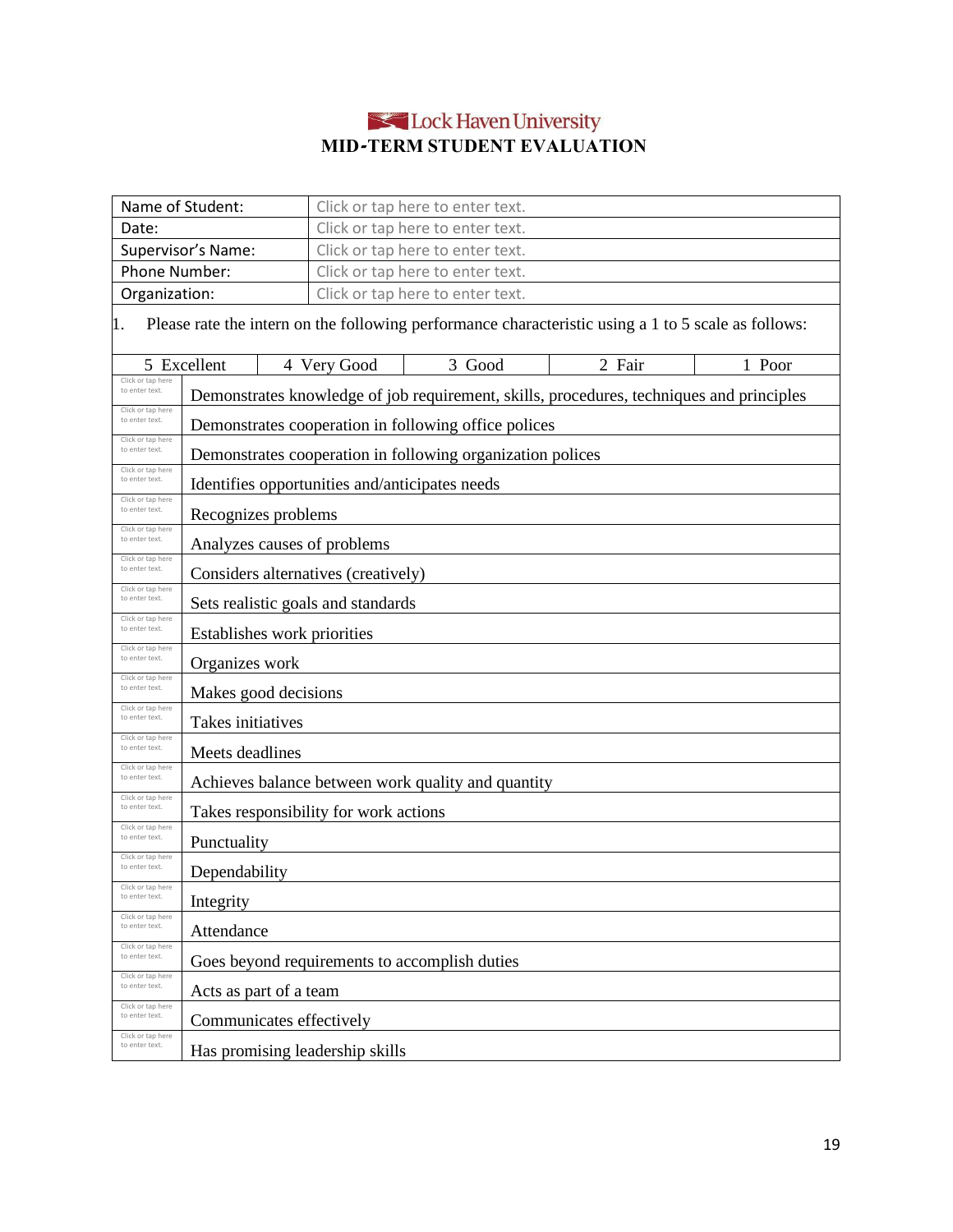| 2. Did you share an oral or written evaluation with your intern at the mid-term?                                     |                                  |  |  |  |  |
|----------------------------------------------------------------------------------------------------------------------|----------------------------------|--|--|--|--|
| Yes<br>No.<br>$\mathsf{L}$                                                                                           |                                  |  |  |  |  |
| 3. Please comment on the student's preparation for this field experience and his/her overall<br>performance to date. |                                  |  |  |  |  |
| Click or tap here to enter text.                                                                                     |                                  |  |  |  |  |
| Supervisor's Signature:                                                                                              | Click or tap here to enter text. |  |  |  |  |
| Date:                                                                                                                | Click or tap here to enter text. |  |  |  |  |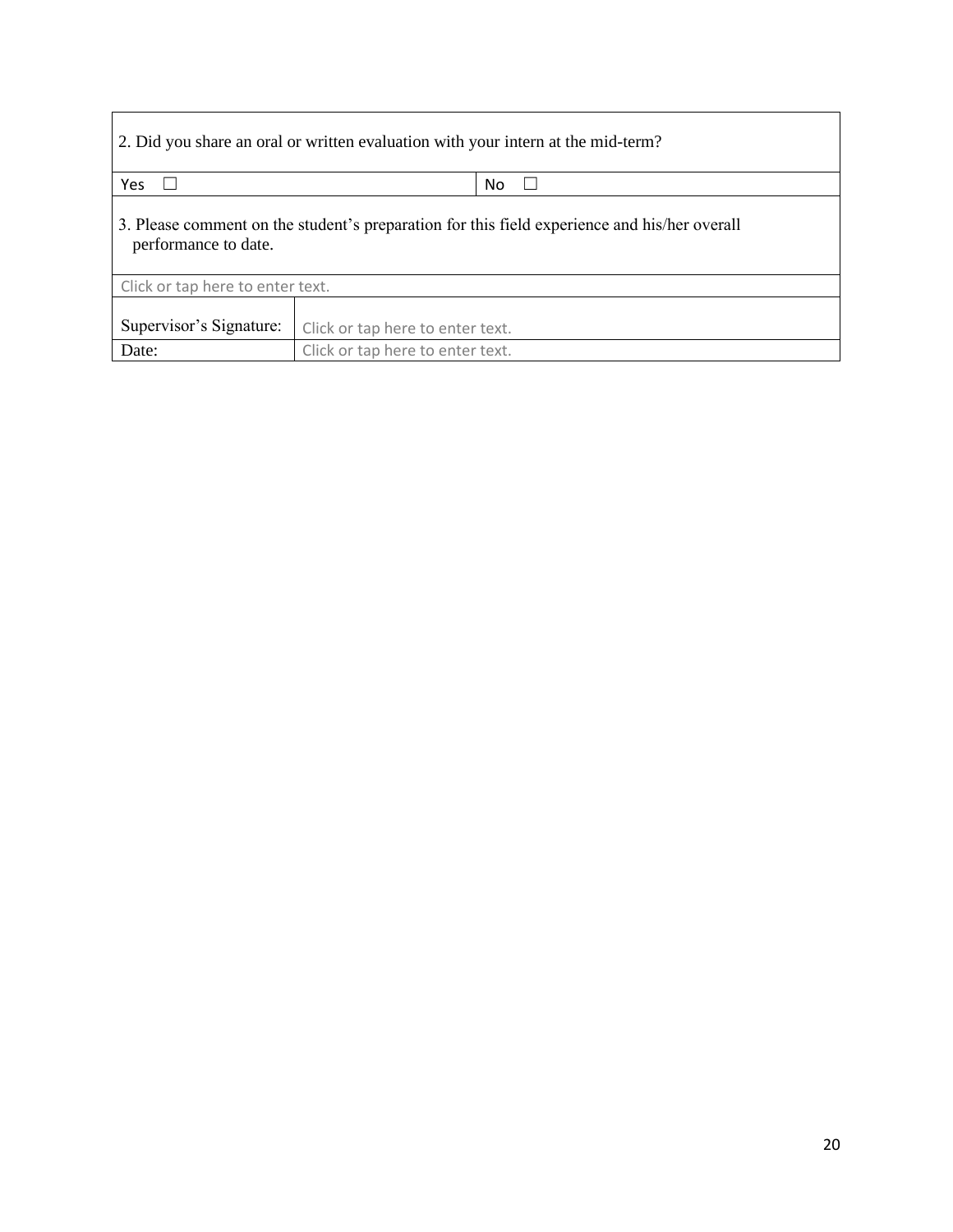# Lock Haven University **FINAL STUDENT EVALUATION**

| Name of Student:                                                                                          |                                                            | Click or tap here to enter text. |                                                                                          |        |        |  |
|-----------------------------------------------------------------------------------------------------------|------------------------------------------------------------|----------------------------------|------------------------------------------------------------------------------------------|--------|--------|--|
| Date:                                                                                                     |                                                            | Click or tap here to enter text. |                                                                                          |        |        |  |
| Supervisor's Name:                                                                                        |                                                            | Click or tap here to enter text. |                                                                                          |        |        |  |
| Phone Number:                                                                                             |                                                            | Click or tap here to enter text. |                                                                                          |        |        |  |
| Organization:                                                                                             |                                                            | Click or tap here to enter text. |                                                                                          |        |        |  |
| Please rate the intern on the following performance characteristic using a 1 to 5 scale as follows:<br>2. |                                                            |                                  |                                                                                          |        |        |  |
|                                                                                                           | 5 Excellent                                                | 4 Very Good                      | 3 Good                                                                                   | 2 Fair | 1 Poor |  |
| Click or tap here<br>to enter text.                                                                       |                                                            |                                  | Demonstrates knowledge of job requirement, skills, procedures, techniques and principles |        |        |  |
| Click or tap here<br>to enter text.                                                                       | Demonstrates cooperation in following office polices       |                                  |                                                                                          |        |        |  |
| Click or tap here<br>to enter text.                                                                       | Demonstrates cooperation in following organization polices |                                  |                                                                                          |        |        |  |
| Click or tap here<br>to enter text.                                                                       | Identifies opportunities and/anticipates needs             |                                  |                                                                                          |        |        |  |
| Click or tap here<br>to enter text.<br>Click or tap here                                                  | Recognizes problems                                        |                                  |                                                                                          |        |        |  |
| to enter text.<br>Click or tap here                                                                       | Analyzes causes of problems                                |                                  |                                                                                          |        |        |  |
| to enter text.<br>Click or tap here                                                                       | Considers alternatives (creatively)                        |                                  |                                                                                          |        |        |  |
| to enter text.<br>Click or tap here                                                                       | Sets realistic goals and standards                         |                                  |                                                                                          |        |        |  |
| to enter text.<br>Click or tap here                                                                       | Establishes work priorities                                |                                  |                                                                                          |        |        |  |
| to enter text.<br>Click or tap here                                                                       | Organizes work                                             |                                  |                                                                                          |        |        |  |
| to enter text.<br>Click or tap here                                                                       | Makes good decisions                                       |                                  |                                                                                          |        |        |  |
| to enter text.<br>Click or tap here                                                                       | Takes initiatives                                          |                                  |                                                                                          |        |        |  |
| to enter text.<br>Click or tap here                                                                       | Meets deadlines                                            |                                  |                                                                                          |        |        |  |
| to enter text.<br>Click or tap here                                                                       | Achieves balance between work quality and quantity         |                                  |                                                                                          |        |        |  |
| to enter text.<br>Click or tap here                                                                       | Takes responsibility for work actions                      |                                  |                                                                                          |        |        |  |
| to enter text.<br>Click or tap here                                                                       | Punctuality                                                |                                  |                                                                                          |        |        |  |
| to enter text.<br>Click or tap here                                                                       | Dependability                                              |                                  |                                                                                          |        |        |  |
| to enter text.<br>Click or tap here                                                                       | Integrity                                                  |                                  |                                                                                          |        |        |  |
| to enter text.<br>Click or tap here                                                                       | Attendance                                                 |                                  |                                                                                          |        |        |  |
| to enter text.<br>Click or tap here                                                                       | Goes beyond requirements to accomplish duties              |                                  |                                                                                          |        |        |  |
| to enter text.<br>Click or tap here                                                                       | Acts as part of a team                                     |                                  |                                                                                          |        |        |  |
| to enter text.<br>Click or tap here                                                                       | Communicates effectively                                   |                                  |                                                                                          |        |        |  |
| to enter text.                                                                                            | Has promising leadership skills                            |                                  |                                                                                          |        |        |  |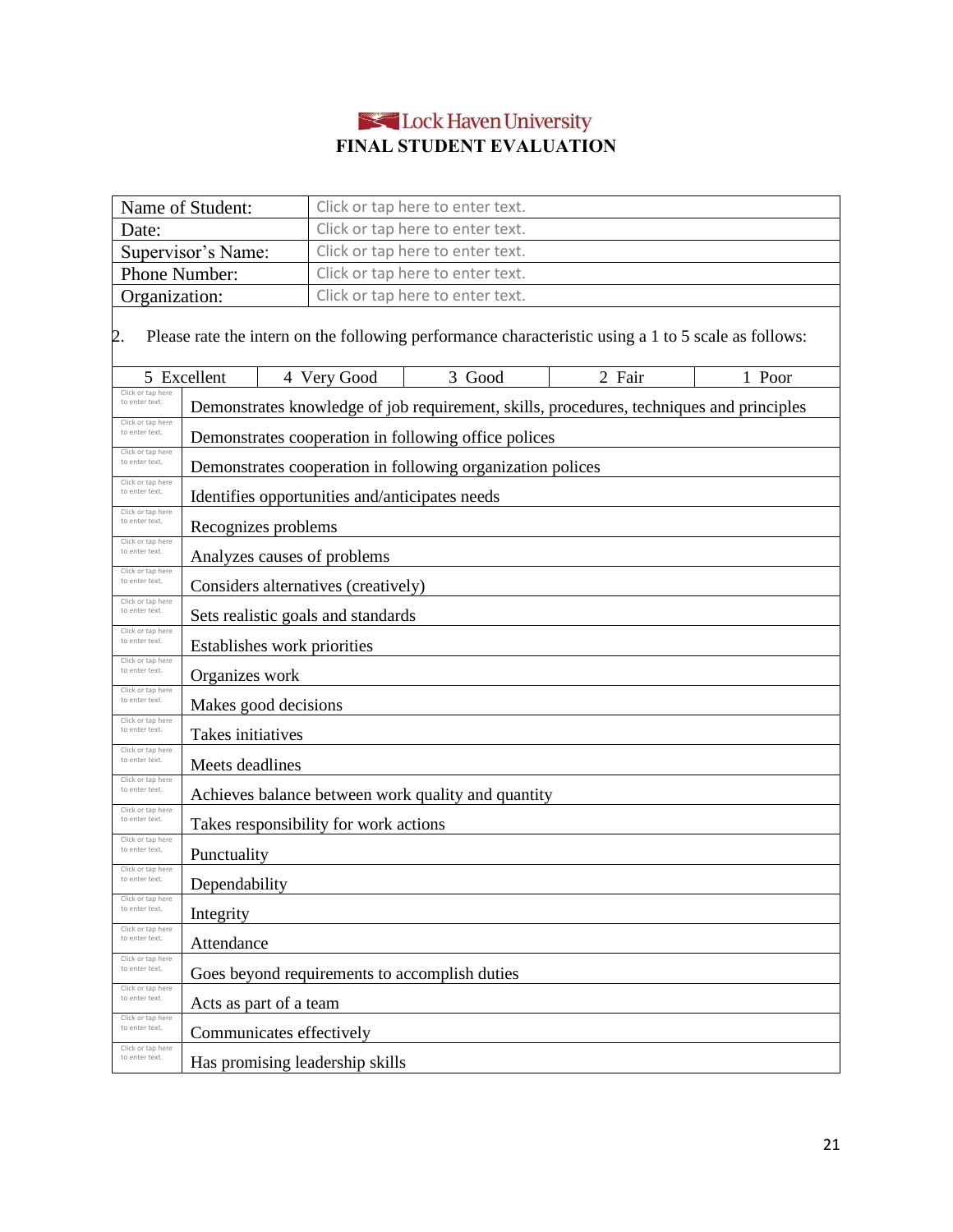| 2. Would you recommend this person for future employment with your organization or a<br>similar organization? |                                  |  |  |  |  |  |
|---------------------------------------------------------------------------------------------------------------|----------------------------------|--|--|--|--|--|
| Yes, Strongly                                                                                                 |                                  |  |  |  |  |  |
| Yes                                                                                                           |                                  |  |  |  |  |  |
| Yes, with reservations                                                                                        |                                  |  |  |  |  |  |
| $\square$ No                                                                                                  |                                  |  |  |  |  |  |
| If No or Yes, with reservations, please explain:                                                              |                                  |  |  |  |  |  |
| Click or tap here to enter text.                                                                              |                                  |  |  |  |  |  |
| 3. Did you share an oral or written evaluation with your intern before he/she departed?                       |                                  |  |  |  |  |  |
| $\Box$ No<br>$\Box$ Yes                                                                                       |                                  |  |  |  |  |  |
| 4. Please comment on the student's preparation for this field experience and his/her overall<br>performance.  |                                  |  |  |  |  |  |
| Click or tap here to enter text.                                                                              |                                  |  |  |  |  |  |
|                                                                                                               |                                  |  |  |  |  |  |
| Supervisor's Signature:                                                                                       | Click or tap here to enter text. |  |  |  |  |  |
| Date:                                                                                                         | Click or tap here to enter text. |  |  |  |  |  |